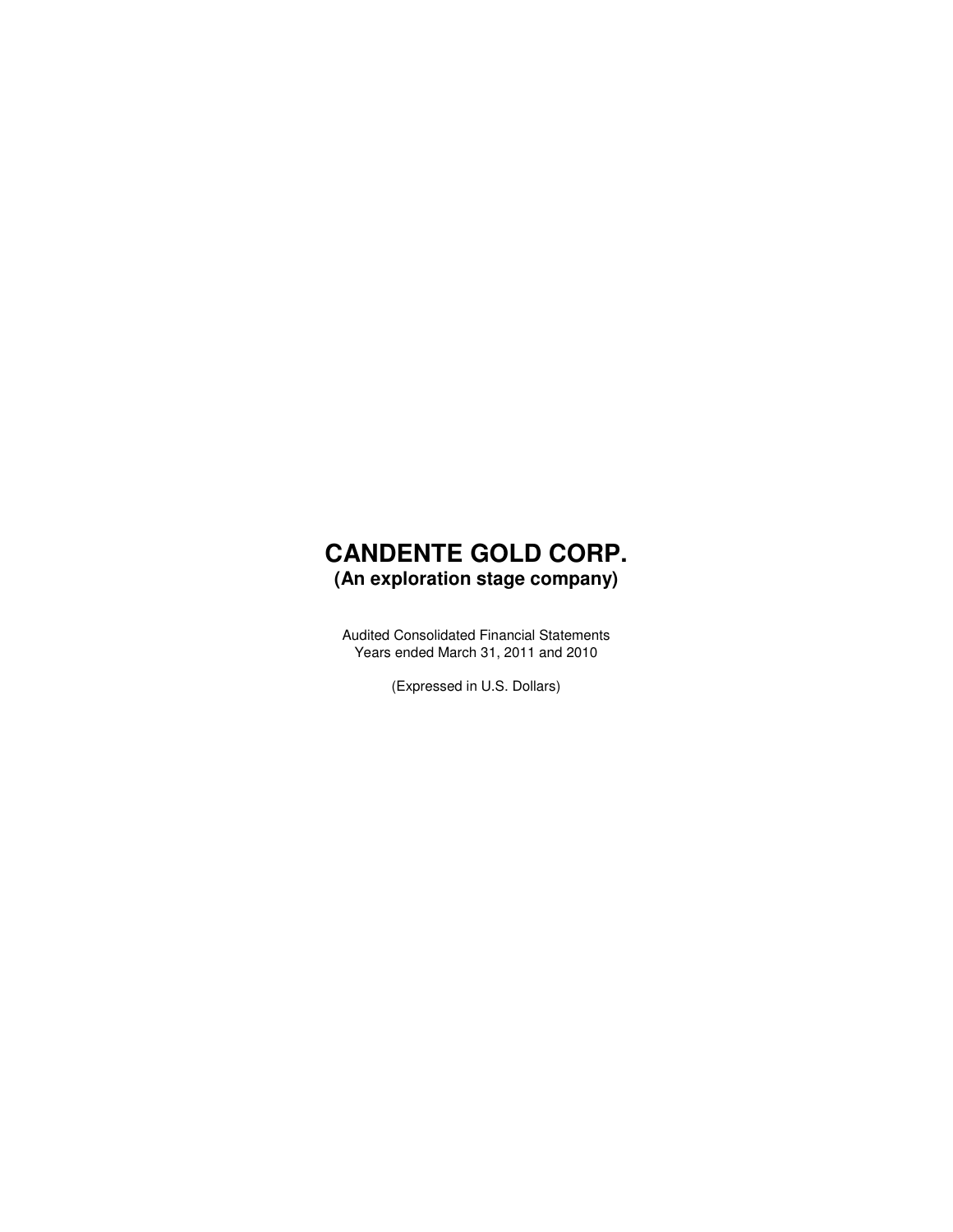## **MANAGEMENT'S RESPONSIBILITY FOR FINANCIAL REPORTING**

The accompanying consolidated financial statements of Candente Gold Corp. and its subsidiaries, the Management Discussion and Analysis and the information contained in the Company's annual filing are the responsibility of management and have been approved by the Board of Directors. The consolidated financial statements necessarily include some amounts that are based on management's best estimates, which have been made using careful judgement.

The consolidated financial statements have been prepared by management in accordance with Canadian generally accepted accounting principles. Financial and operating data elsewhere in the annual filing are consistent with the information contained in the financial statements.

In fulfilling their responsibilities, management of Candente Gold Corp. and its subsidiaries have developed and continue to maintain systems of internal accounting controls, and segregation of duties and responsibilities whenever possible.

Although no cost effective system of internal control will prevent or detect all errors and irregularities, these systems are designed to provide reasonable assurance that assets are safeguarded from loss or unauthorized use, transactions are properly recorded and the financial records are reliable for preparing the consolidated financial statements.

The Board of Directors carries out its responsibility for the consolidated financial statements in this annual filing principally through its Audit Committee, consisting of non-executive directors. The Audit Committee meets periodically with management and with the external auditors to discuss the results of audit examinations with respect to the adequacy of internal accounting controls, and to review and discuss the consolidated financial statements and financial reporting matters.

The consolidated financial statements have been audited by D&H Group LLP, Chartered Accountants, who have full access to the Audit Committee, with and without the presence of management.

"Joanne C. Freeze"  $\blacksquare$ 

Joanne C. Freeze Aurora Davidson Chief Executive Officer Chief Financial Officer Chief Financial Officer

June 29, 2011 June 29, 2011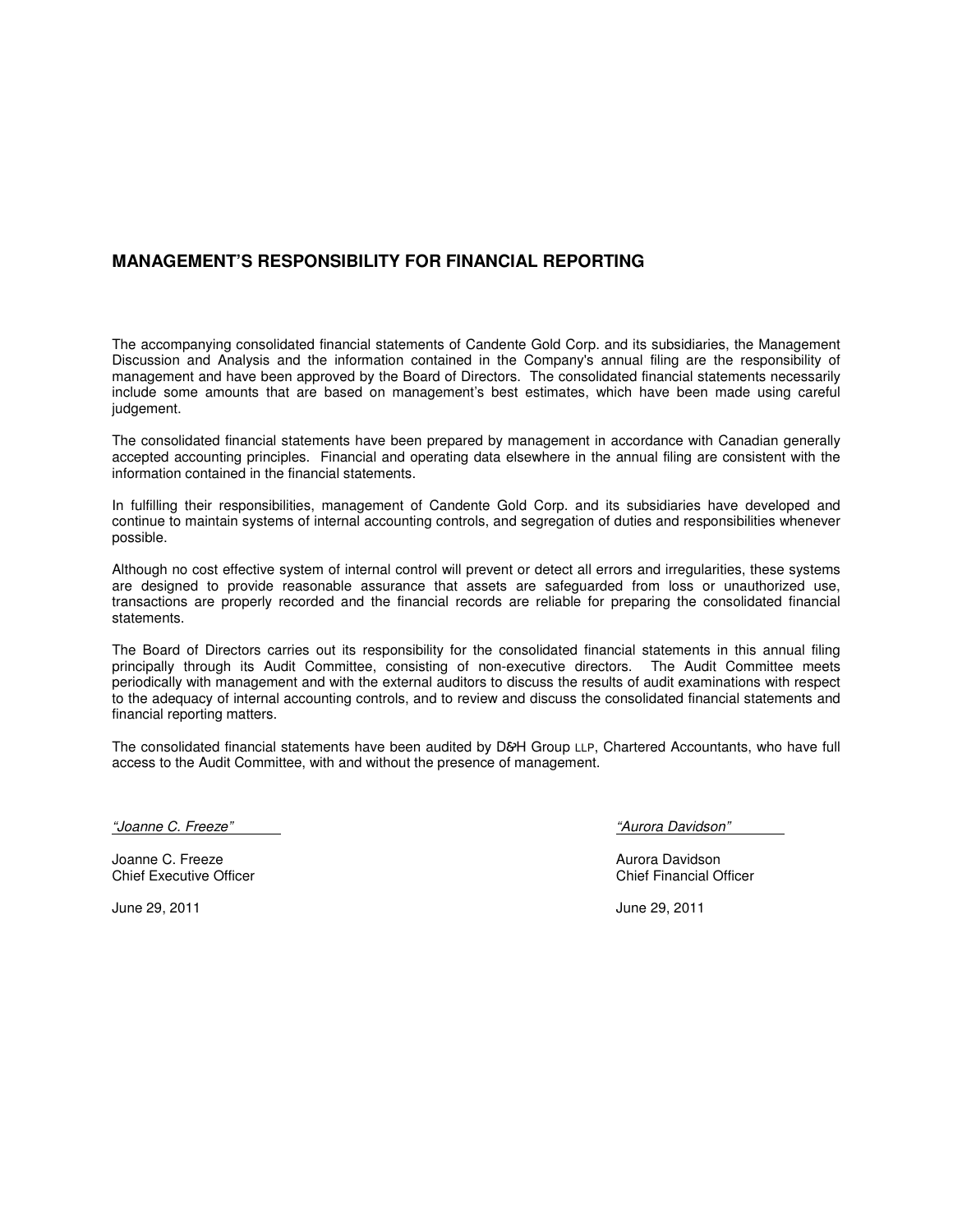

## **INDEPENDENT AUDITOR'S REPORT**

To the Shareholders of Candente Gold Corp.

We have audited the accompanying consolidated financial statements of Candente Gold Corp., which comprise the consolidated balance sheets as at March 31, 2011 and 2010, the consolidated statements of operations and comprehensive loss, statements of deficit and accumulated other comprehensive loss and statements of cash flows for the years then ended, and a summary of significant accounting policies and other explanatory information.

#### **Management's Responsibility for the Consolidated Financial Statements**

Management is responsible for the preparation and fair presentation of these consolidated financial statements in accordance with Canadian generally accepted accounting principles, and for such internal control as management determines is necessary to enable the preparation of consolidated financial statements that are free from material misstatement, whether due to fraud or error.

#### **Auditor's Responsibility**

Our responsibility is to express an opinion on these consolidated financial statements based on our audits. We conducted our audits in accordance with Canadian generally accepted auditing standards. Those standards require that we comply with ethical requirements and plan and perform the audit to obtain reasonable assurance about whether the consolidated financial statements are free from material misstatement.

An audit involves performing procedures to obtain audit evidence about the amounts and disclosures in the consolidated financial statements. The procedures selected depend on the auditor's judgment, including the assessment of the risks of material misstatement of the consolidated financial statements, whether due to fraud or error. In making those risk assessments, the auditor considers internal control relevant to the entity's preparation and fair presentation of the consolidated financial statements in order to design audit procedures that are appropriate in the circumstances, but not for the purpose of expressing an opinion on the effectiveness of the entity's internal control. An audit also includes evaluating the appropriateness of accounting policies used and the reasonableness of accounting estimates made by management, as well as evaluating the overall presentation of the consolidated financial statements.

We believe that the audit evidence we have obtained is sufficient and appropriate to provide a basis for our audit opinion.

#### **Opinion**

In our opinion, the consolidated financial statements present fairly, in all material respects, the financial position of Candente Gold Corp. as at March 31, 2011 and 2010, and its financial performance and its cash flows for the years then ended in accordance with Canadian generally accepted accounting principles.

Vancouver, B.C. **"D**&**H Group LLP" Chartered Accountants** 

**D+H Group LLP Chartered Accountants** 10th Floor, 1333 West Broadway Vancouver, British Columbia

Canada V6H 4C1

Telephone: 604 731 5881 Facsimile: 604 731 9923 Email: info@dhgroup.ca

www.DHgroup.ca A B.C. Limited Liability Partnership of Corporations

 $\bm{+}$ Understanding, Advising, Guiding

Member of BHD™ an Association of Independent Accounting Firms Located Across Canada and Internationally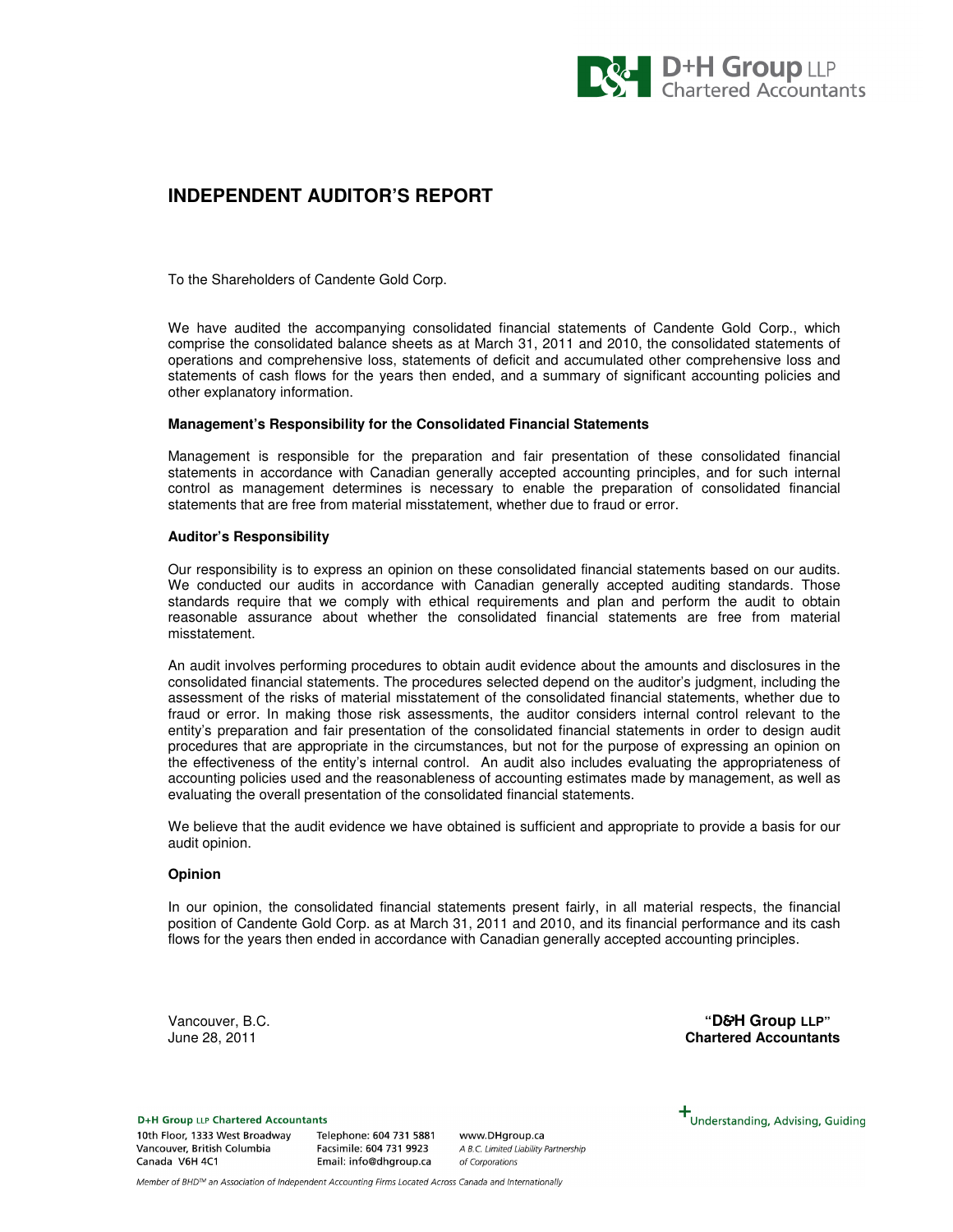Consolidated Balance Sheets (Expressed in U.S. Dollars)

|                                                   | March 31,        |    |             |
|---------------------------------------------------|------------------|----|-------------|
|                                                   | 2011             |    | 2010        |
| <b>ASSETS</b>                                     |                  |    |             |
| <b>Current</b>                                    |                  |    |             |
| Cash and cash equivalents                         | \$<br>8,643,417  | \$ | 6,944,999   |
| Amounts receivable (Note 7)                       | 446,558          |    | 101,323     |
| Prepaid expenses and deposits                     | 79,832           |    | 312,851     |
|                                                   | 9,169,807        |    | 7,359,173   |
| Equipment (Note 4)                                | 96,767           |    | 12,157      |
| Value added tax receivable                        | 28,899           |    | 4,562       |
| Mineral properties (Notes 5 and 6)                | 7,962,459        |    | 6,908,284   |
|                                                   |                  |    |             |
|                                                   | \$<br>17,257,932 | \$ | 14,284,176  |
| <b>LIABILITIES</b>                                |                  |    |             |
| <b>Current</b>                                    |                  |    |             |
| Accounts payable and accrued liabilities (Note 7) | \$<br>453,515    | \$ | 206,828     |
| Promissory note payable (Notes 5 and 18)          | 977,165          |    | 1,275,510   |
|                                                   | 1,430,680        |    | 1,482,338   |
| <b>SHAREHOLDERS' EQUITY</b>                       |                  |    |             |
|                                                   |                  |    |             |
| Share capital (Notes 8, 9 and 10)                 | 18,792,231       |    | 12,344,896  |
| Contributed surplus (Note 11)                     | 4,956,307        |    | 2,080,485   |
| <b>Deficit</b>                                    | (7,921,286)      |    | (1,623,543) |
|                                                   | 15,827,252       |    | 12,801,838  |
|                                                   |                  |    |             |
|                                                   | \$<br>17,257,932 | \$ | 14,284,176  |

Nature and continuance of operations (Note 1) Subsequent events (Note 18)

## **On Behalf of the Board of Directors:**

"Andres Milla"

"Larry Kornze"

Director Director Director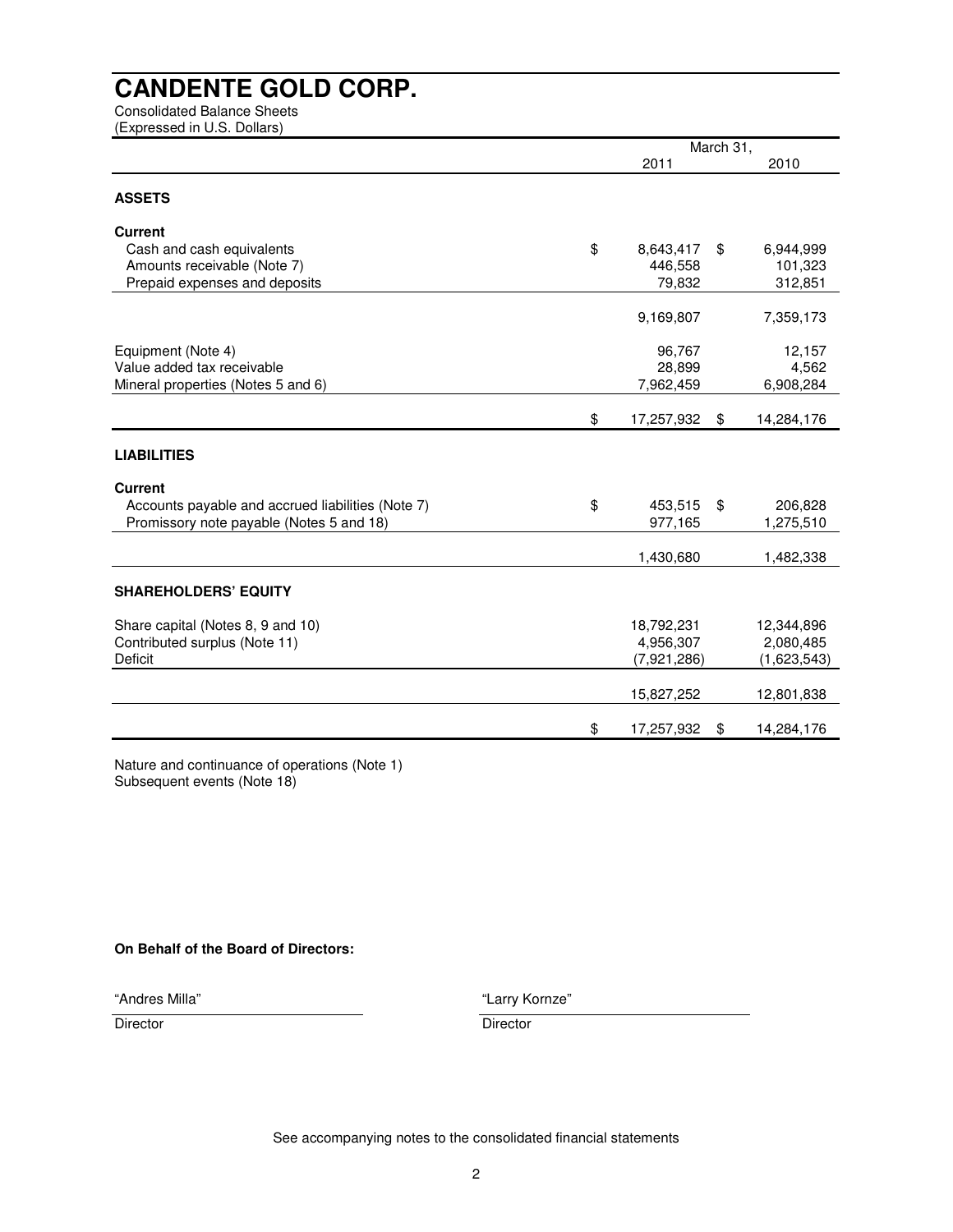Consolidated Statements of Operations and Comprehensive Loss (Expressed in U.S. Dollars)

|                                                                                                                                                   | Year ended<br>March 31,<br>2011                                 | Period from<br>April 24,<br>2009 to<br>March 31,<br>2010 |
|---------------------------------------------------------------------------------------------------------------------------------------------------|-----------------------------------------------------------------|----------------------------------------------------------|
|                                                                                                                                                   |                                                                 |                                                          |
| <b>GENERAL AND ADMINISTRATIVE</b>                                                                                                                 |                                                                 |                                                          |
| Depreciation                                                                                                                                      | \$<br>10,674 \$                                                 | 2,121                                                    |
| Audit and tax advisory                                                                                                                            | 55,854                                                          | 43,497                                                   |
| Bank charges                                                                                                                                      | 8,439                                                           | 2,056                                                    |
| Consulting fees                                                                                                                                   |                                                                 | 6,868                                                    |
| Corporate development                                                                                                                             | 116,611                                                         | 86,899                                                   |
| Legal fees                                                                                                                                        | 39,223                                                          | 148,977                                                  |
| Management fees, salaries and benefits (Note 7)                                                                                                   | 279,117                                                         | 150,272                                                  |
| Office, rent and miscellaneous                                                                                                                    | 160,733                                                         | 76,670                                                   |
| Regulatory and filing fees                                                                                                                        | 105,289                                                         | 106,652                                                  |
| Shareholder communications                                                                                                                        | 44,251                                                          | 31,055                                                   |
| Stock-based compensation                                                                                                                          | 1,431,199                                                       | 404,244                                                  |
| Travel expense<br>Interest and other income                                                                                                       | 42,187                                                          | 55,118                                                   |
|                                                                                                                                                   | (43,903)                                                        | (12,005)                                                 |
| Foreign exchange (gain) loss                                                                                                                      | (43, 163)<br>2,206,511                                          | 108,841<br>1,211,265                                     |
| <b>EXPLORATION</b><br>Depreciation<br>Assays<br>Administration<br>Camp, field supplies and travel<br>Drilling<br>Equipment maintenance and rental | 13,587<br>105,977<br>716,467<br>576,779<br>1,911,906<br>103,105 | 4,655<br>559<br>45,995<br>49,296<br>9,582<br>8,317       |
| Field support and personnel                                                                                                                       | 90,917                                                          | 7,947                                                    |
| Geological and geophysical (Note 7)                                                                                                               | 572,494                                                         | 285,927                                                  |
|                                                                                                                                                   | 4,091,232                                                       | 412,278                                                  |
| Loss and comprehensive loss for the year                                                                                                          | \$<br>6,297,743 \$                                              | 1,623,543                                                |
|                                                                                                                                                   |                                                                 |                                                          |
| Loss per share:<br>Basic and diluted                                                                                                              | \$<br>$0.13$ \$                                                 | 0.15                                                     |
| Weighted<br>of<br>average<br>number<br>shares<br>outstanding<br>Basic and diluted                                                                 | 50,317,732                                                      | 11,064,543                                               |

See accompanying notes to the consolidated financial statements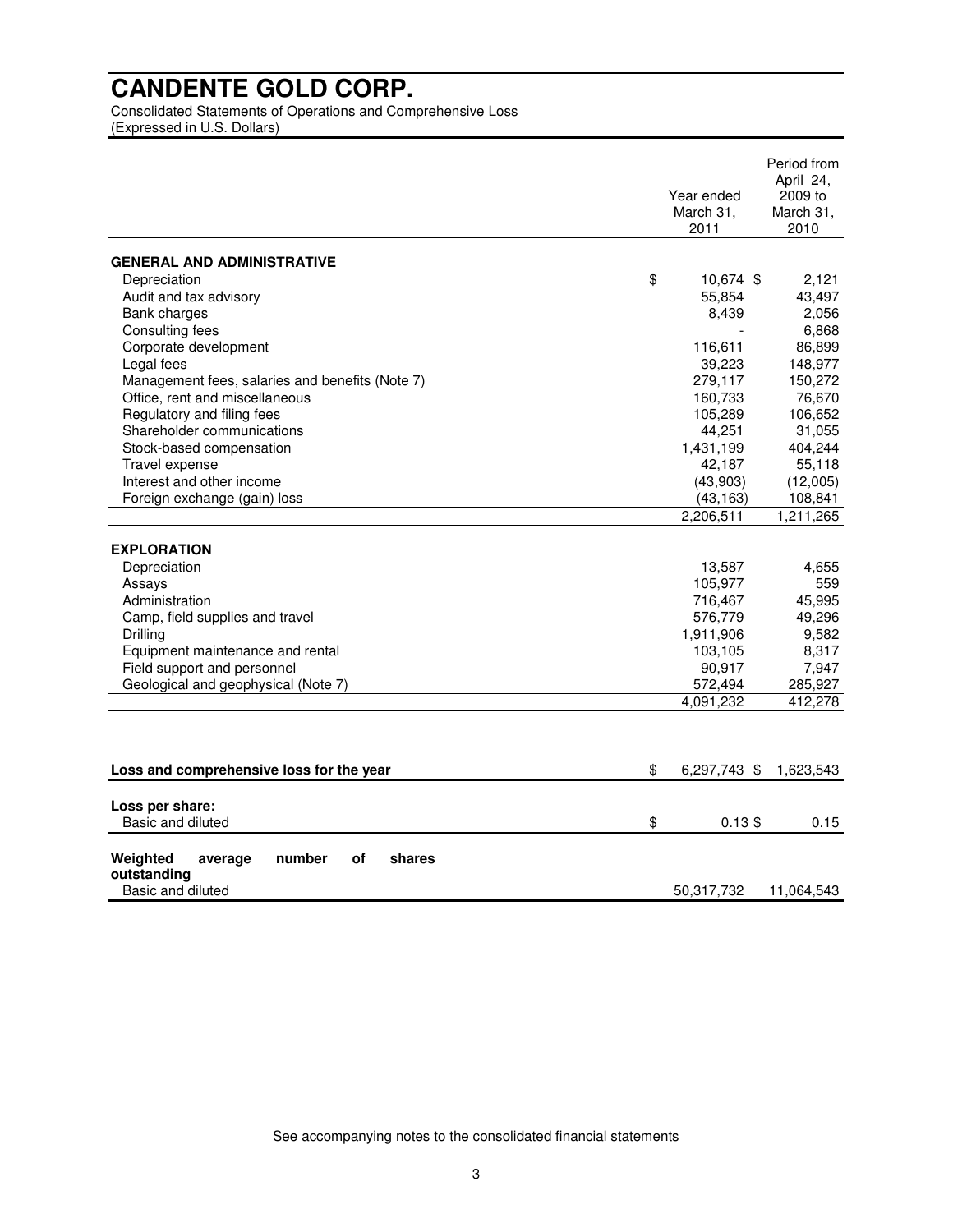Consolidated Statements of Deficit and Accumulated Other Comprehensive Loss (Expressed in U.S. Dollars)

|                                                                    | Year Ended<br>March 31,<br>2011 | Period from<br>April 24, 2009<br>to March 31.<br>2010 |
|--------------------------------------------------------------------|---------------------------------|-------------------------------------------------------|
|                                                                    |                                 |                                                       |
| Deficit, beginning of year                                         | \$<br>$(1,623,543)$ \$          |                                                       |
| Loss for the year                                                  | (6, 297, 743)                   | (1,623,543)                                           |
| Deficit, end of year                                               | \$<br>$(7,921,286)$ \$          | (1,623,543)                                           |
| Accumulated other comprehensive loss, beginning<br>and end of year | \$<br>- \$                      |                                                       |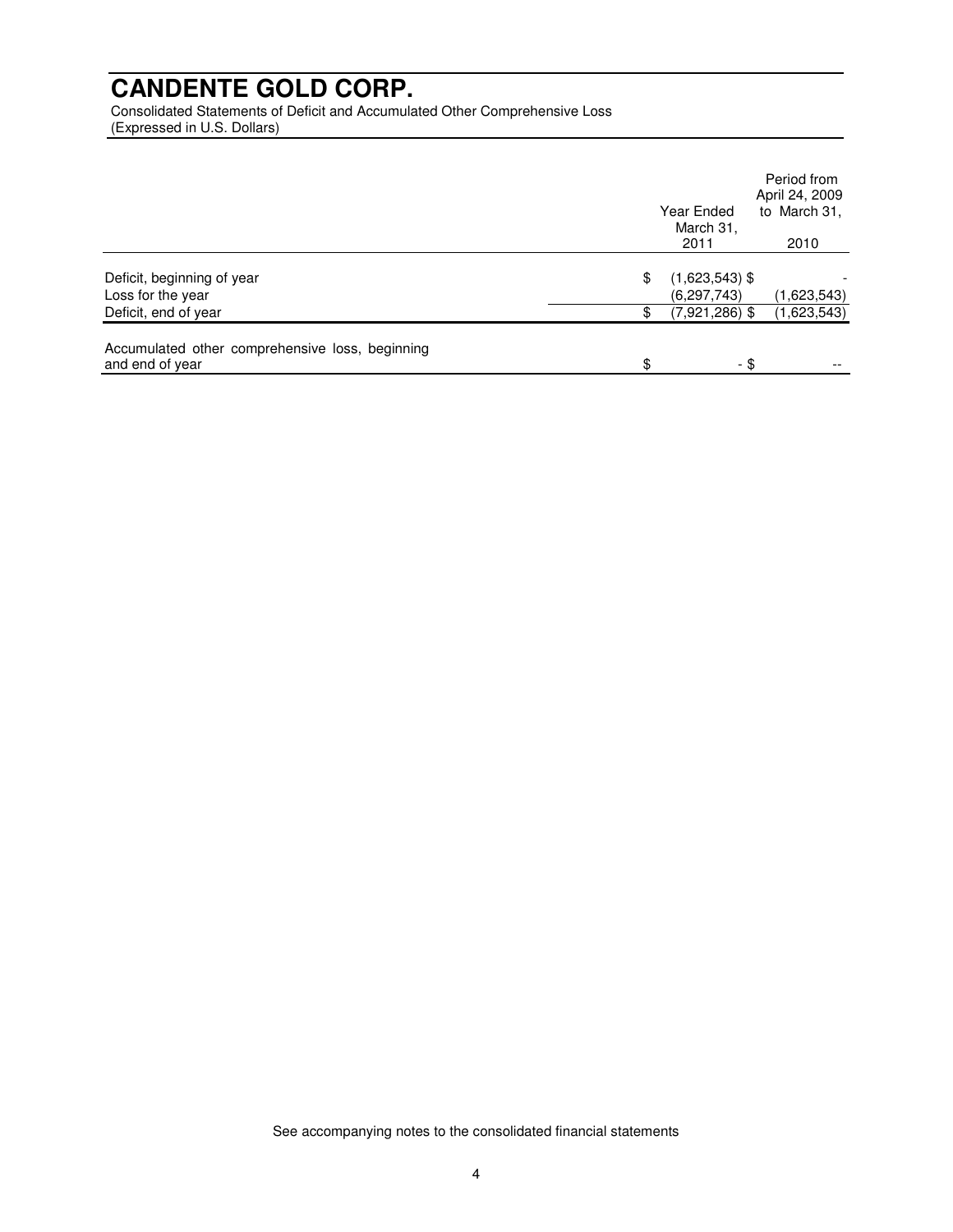Consolidated Statements of Cash Flows (Expressed in U.S. Dollars)

| <b>CASH PROVIDED BY (USED IN):</b>                                                       | Year ended<br>March 31,<br>2011 | Period from<br>April 24, 2009<br>to March 31,<br>2010 |
|------------------------------------------------------------------------------------------|---------------------------------|-------------------------------------------------------|
| <b>OPERATING ACTIVITIES</b>                                                              |                                 |                                                       |
| \$<br>Loss for the year<br>Items not affecting cash:                                     | $(6,297,743)$ \$                | (1,623,543)                                           |
| Depreciation                                                                             | 24,261                          | 6,776                                                 |
| Unrealized foreign exchange loss                                                         | 35,179                          | 366,830                                               |
| Stock-based compensation                                                                 | 1,431,199                       | 404,244                                               |
| Changes in non-cash working capital items:                                               |                                 |                                                       |
| (Increase) decrease in amounts receivable<br>Decrease (increase) in prepaid expenses and | (345, 235)                      | 98,328                                                |
| deposits                                                                                 | 233,019                         | (312, 851)                                            |
| Increase (decrease) in accounts payable and<br>accrued liabilities                       | 202,462                         | (39, 229)                                             |
| Net cash used in operating activities                                                    | (4,716,858)                     | (1,099,445)                                           |
| <b>INVESTING ACTIVITIES</b>                                                              |                                 |                                                       |
| Acquisition of mineral properties:                                                       |                                 |                                                       |
| Cash (used for) received on acquisition                                                  | (484, 249)                      | 22,247                                                |
| Purchase of plant and equipment                                                          | (108, 871)                      | (9,707)                                               |
| Value added tax credits                                                                  | (24, 337)                       | (4, 562)                                              |
| Net cash (used in) provided by investing<br>activities                                   | (617, 457)                      | 7,978                                                 |
|                                                                                          |                                 |                                                       |
| <b>FINANCING ACTIVITIES</b>                                                              |                                 |                                                       |
| Issuance of common shares for:                                                           |                                 |                                                       |
| Equity financing, net of share issue costs                                               | 6,468,877                       | 8,032,555                                             |
| Exercise of stock options and warrants                                                   | 897,380                         | 3,911                                                 |
| Repayment of promissory note                                                             | (333, 524)                      |                                                       |
| Net cash provided by financing activities                                                | 7,032,733                       | 8,036,466                                             |
| Net increase in cash and cash equivalents                                                | 1,698,418                       | 6,944,999                                             |
| Cash and cash equivalents, beginning of year                                             | 6,944,999                       |                                                       |
| \$<br>Cash and cash equivalents, end of year                                             | 8,643,417 \$                    | 6,944,999                                             |

Supplementary Cash Flow Information (Note 16)

See accompanying notes to the consolidated financial statements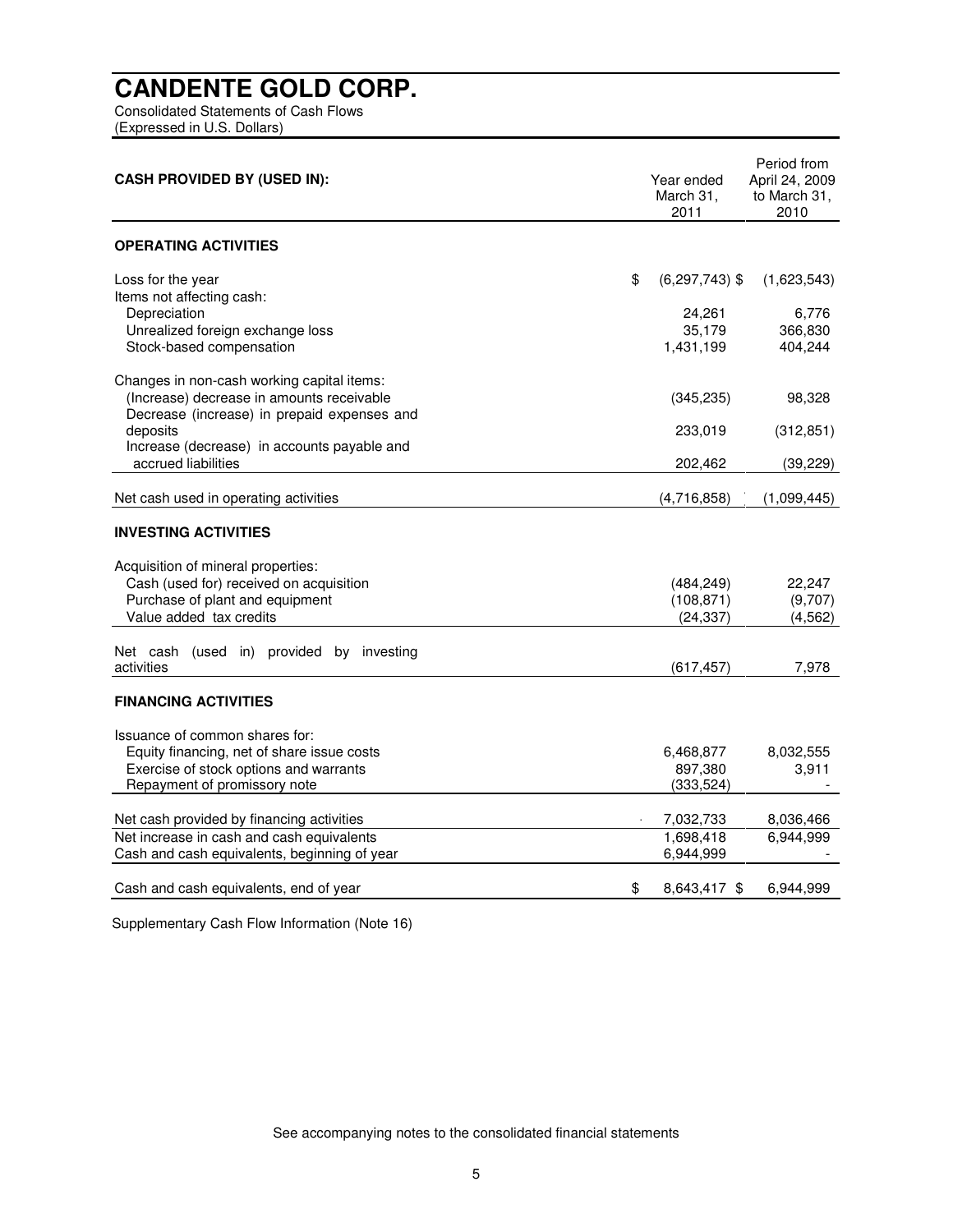Years Ended March 31, 2011 and 2010 Expressed in U.S. Dollars, Unless Otherwise Noted

## **1. Nature of Operations and Continued Operations**

Candente Gold Corp. ("Candente Gold" or "the Company") was incorporated under the Business Corporations Act (British Columbia) on April 24, 2009. Candente Gold and its subsidiary companies are engaged in precious metals exploration in Mexico and Peru.

The Company has not yet determined whether its mineral properties contain reserves that are economically recoverable.

The accompanying consolidated financial statements have been prepared using Canadian generally accepted accounting principles applicable to a going concern. At March 31, 2011, the Company had no source of operating cash flow, a deficit of \$7,921,286 (2010: \$1,623,543) and working capital of \$7,739,127 (2010: \$5,876,835). Operations for the year ended March 31, 2011 were funded from cash at hand provided by a private placement completed in the period ended March 31, 2010. In fiscal 2011, the Company also completed an equity financing through public offering of shares.

These consolidated financial statements have been prepared on a going concern basis which assumes that the Company will be able to realize its assets and discharge its liabilities in the normal course of business for the foreseeable future. Adverse conditions may cast substantial doubt upon the validity of this assumption. In the event the Company is unable to raise adequate future financing to fund operations and meet contractual obligations, the carrying value of the Company's assets could be subject to material adjustments. The accompanying financial statements do not reflect adjustments to the carrying values of assets and liabilities which may be required should the Company be unable to continue as a going concern.

The amounts shown as mineral properties represent acquisition costs to date and do not necessarily represent present or future values. Recoverability of the amounts shown for mineral properties is dependent upon the discovery of economically recoverable mineral reserves, securing and maintaining title and beneficial interest in the properties, the ability of the Company to obtain financing necessary to complete the exploration and development of its mineral property interests, and on future profitable production of proceeds from the disposition of the mineral property interests.

## **2. Summary of Significant Accounting Policies**

These consolidated financial statements are prepared in U.S. dollars, unless otherwise noted, in accordance with generally accepted accounting principles in Canada ("Canadian GAAP").

(a) Principles of Consolidation

These consolidated financial statements include the accounts of Candente Gold's wholly-owned subsidiaries, Canaco Resources (BC) Inc., Candente Mexico Resource Corp., Minera CCM, S.A. de C.V. and Candente Gold Peru S.A.C. All significant intercompany transactions and balances have been eliminated on consolidation.

(b) Use of Estimates

The presentation of consolidated financial statements in conformity with Canadian GAAP requires the Company's management to make estimates and assumptions that affect the amounts reported in these financial statements and related notes. Management regularly reviews the estimates and assumptions that affect the consolidated financial statements, although actual results may be materially different from these estimates and assumptions. Areas where significant estimates and assumptions are required by management include the determination of impairment for capitalized mineral property expenditures and equipment, asset retirement obligations, future income taxes and the variables for use in calculating stockbased compensation.

(c) Impairment of Long-Lived Assets

Long-lived assets are tested for recoverability whenever events or changes in circumstances indicate that the related carrying amounts may not be recoverable. Recoverability of assets to be held and used is measured by a comparison of the carrying amount of an asset to future net cash flows expected to be generated by the asset. The amount of any impairment loss is determined as the excess of the carrying value of the asset over its fair value and is charged to the results of operations.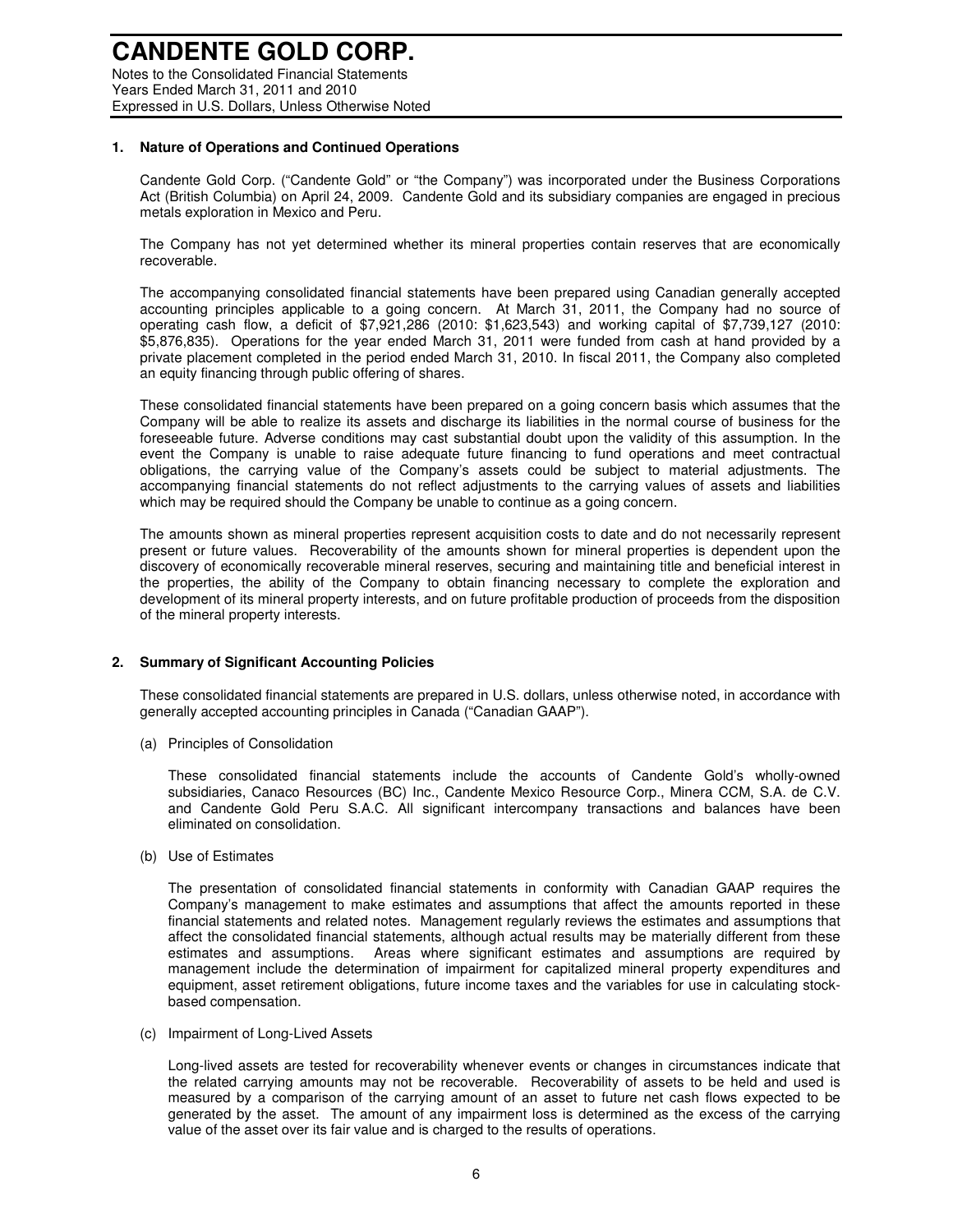Notes to the Consolidated Financial Statements Years Ended March 31, 2011 and 2010 Expressed in U.S. Dollars, Unless Otherwise Noted

## **2. Summary of Significant Accounting Policies** (continued)

(d) Asset Retirement Obligations

Asset retirement obligations refer to the recognition of any statutory, contractual or other legal obligation, related to the retirement of tangible long-lived assets when such obligations are incurred, if a reasonable estimate of fair value can be determined. These obligations are measured initially at fair value and the resulting costs are capitalized as part of the carrying value of the related assets. In subsequent periods, the liability is adjusted for the accretion of the discount and any changes in the amount or timing of the underlying future cash flows. These costs would be amortized to the results of operations over the life of the asset. As at March 31, 2011 and 2010, the Company had no asset retirement obligations.

(e) Foreign Currency Translation

The Company's primary currency of measurement and reporting is the U.S. dollar, its functional currency. Monetary assets and liabilities denominated in currencies other than the U.S. dollar ("Foreign Currencies") are translated at the exchange rate in effect at the balance sheet date. Non-monetary assets and liabilities denominated in Foreign Currencies are translated at the exchange rate in effect at the transaction date. Revenues and expenses denominated in Foreign Currencies are translated at the average rate in effect during the period, with the exception of depreciation and amortization which are translated at historical rates. Gains and losses arising from the translation of monetary assets and liabilities in Foreign Currencies are included in the results of operations.

(f) Future Income Taxes

Future income taxes are accounted for using the asset and liability method. Under this method, future income tax assets and liabilities are recognized based on differences between the financial statement carrying values of the existing assets and liabilities and their respective income tax bases (temporary differences). Future income tax assets and liabilities are measured using enacted or substantively enacted tax rates expected to apply to taxable income during the years in which temporary differences are expected to be recovered or settled. The effect on future income tax assets and liabilities of a change in tax rates is included in the results of operations during the period in which the change is substantively enacted. To the extent that the Company does not consider it more likely than not that a future tax asset will be recovered, it provides a valuation allowance against the excess.

(g) Cash and Cash Equivalents

Cash and cash equivalents consist of cash on deposit and highly liquid, short-term money market instruments which, on acquisition, are redeemable within three months of the balance sheet date, and include accrued interest.

(h) Financial Instruments

Cash and cash equivalents are measured at fair value at the end of each period with any resulting gains or losses recognized in operations. Accounts receivable are recorded at amortized cost using the effective interest rate method, which upon their initial measurement is equal to their fair value. Subsequent measurement of receivables is at amortized cost, which usually corresponds to the amount initially recorded less any recoverability allowance. Accounts payable and accrued liabilities are measured at amortized cost using the effective interest rate method.

(i) Equipment

Equipment is recorded at cost and amortized on a straight line basis over its estimated useful lives, at the following rates: 3 and 3.34 years (Mexico) for computer hardware and software; 10 years for office furniture; 4 years for vehicles and field equipment and on a straight-line basis over the term of lease contracts for leasehold improvements.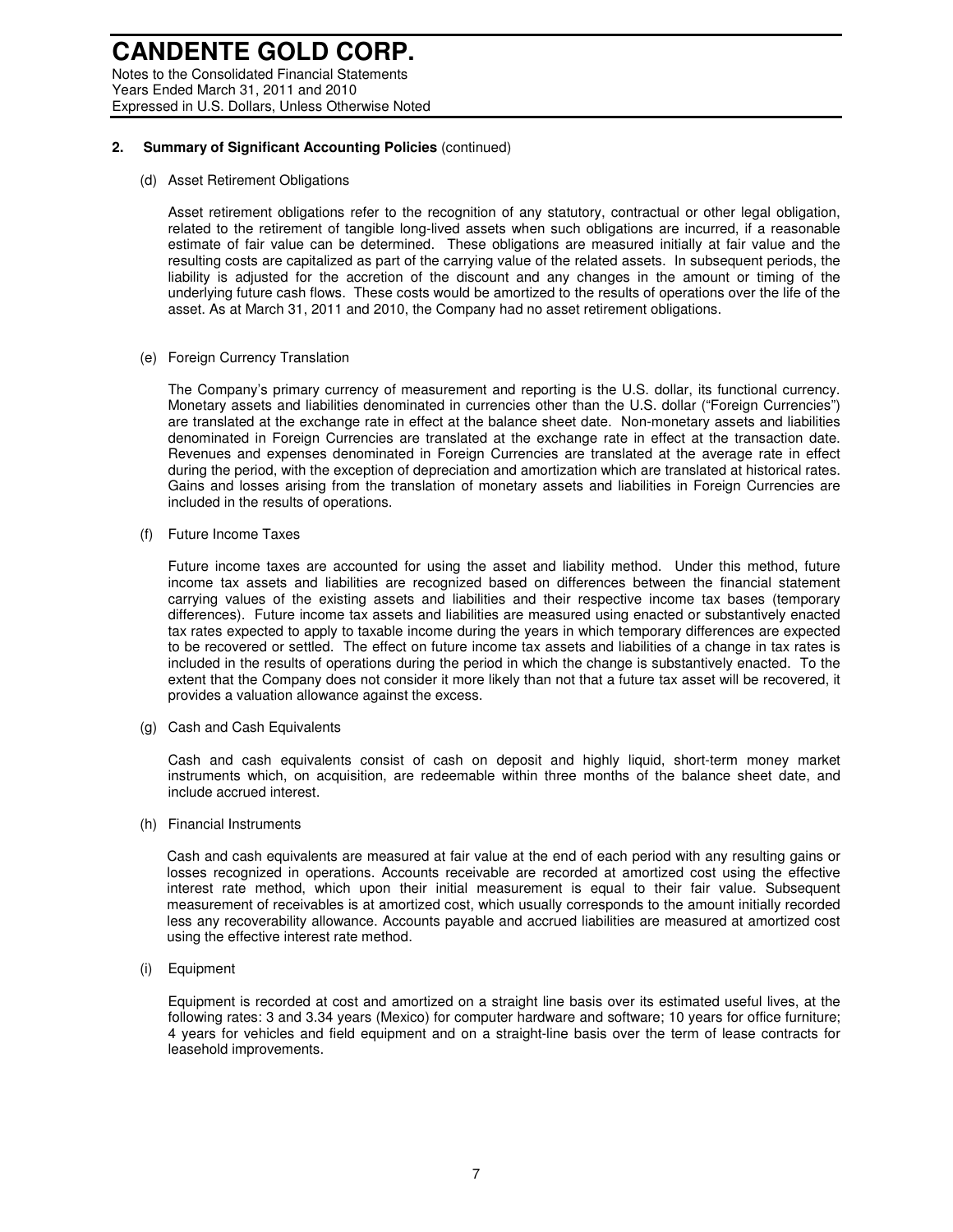Expressed in U.S. Dollars, Unless Otherwise Noted

## **2. Summary of Significant Accounting Policies** (continued)

## (j) Mineral Properties

Years Ended March 31, 2011 and 2010

Mineral exploration costs are expensed as incurred. When it is determined that a mineral property can be economically developed as a result of establishing proven and probable reserves (which occurs upon completion of a positive economic analysis of the mineral deposit), the costs incurred to develop such property will be capitalized. Such costs will then be amortized using the units-of-production method over the estimated life of the ore body based on proven and probable reserves.

Payments related to the acquisition of land and mineral rights are capitalized as incurred. Prior to acquiring such land or mineral rights, the Company makes a preliminary evaluation to determine that the property has significant potential to develop an economic ore body. The time between initial acquisition and full evaluation of a property's potential is dependent on many factors including: location relative to existing infrastructure, the property's stage of development, geological controls and metal prices. If a mineable ore body is discovered, such costs are amortized when production begins. If no mineable ore body is discovered, such costs are expensed in the period in which it is determined the property has no future economic value.

Gains or losses from sales or retirements of assets are included in gain or loss on sale of assets.

#### (k) Stock-Based Compensation

The Company adheres to CICA Handbook Section 3870: "Stock-Based Compensation and Other Stock-Based Payments" ("Section 3870") which established standards for the recognition, measurement and disclosure of stock-based compensation and other stock-based payments made in exchange for goods and services. Section 3870 requires a fair value-based method of accounting for stock options granted to employees, including directors, and to non-employees.

(l) Transaction Costs

The Company recognizes transaction costs incurred in connection with the issuance of capital as share issuance costs which are netted against gross proceeds from related transactions rather than being expensed as incurred. Transaction costs for assets and liabilities classified as "held for trading" are expensed as incurred; transaction costs for financial instruments classified as "available for sale" are netted against gross proceeds from related transactions.

(m) Loss per Share

Basic loss per share is computed by dividing loss for the year by the weighted average number of common shares outstanding during the year. The computation of diluted earnings per share assumes the conversion, exercise or contingent issuance of securities only when such conversion, exercise or issuance would have a dilutive effect on earnings per share. The dilutive effect of convertible securities is reflected in diluted earnings per share by application of the "if converted" method. The dilutive effect of outstanding warrants is reflected in diluted earnings per share by application of the treasury stock method. Basic and diluted loss per share are the same as the effect of potential issuances of shares under warrants would be anti-dilutive.

## **3. Adoption of New Accounting Standards and Accounting Pronouncements**

#### Accounting Changes

Effective April 24, 2009 the Company adopted the following new accounting standards:

#### Goodwill and intangible assets

In February 2008, the CICA issued Handbook Section 3064 "Goodwill and intangible assets" which is required to be adopted for fiscal year-ends beginning on or after October 1, 2008. It establishes standards for the recognition, measurement, presentation and disclosure of Goodwill subsequent to its initial recognition and of intangible assets by profit orientated enterprises. The adoption of this new Section did not have any material impact on the Company's financial statements.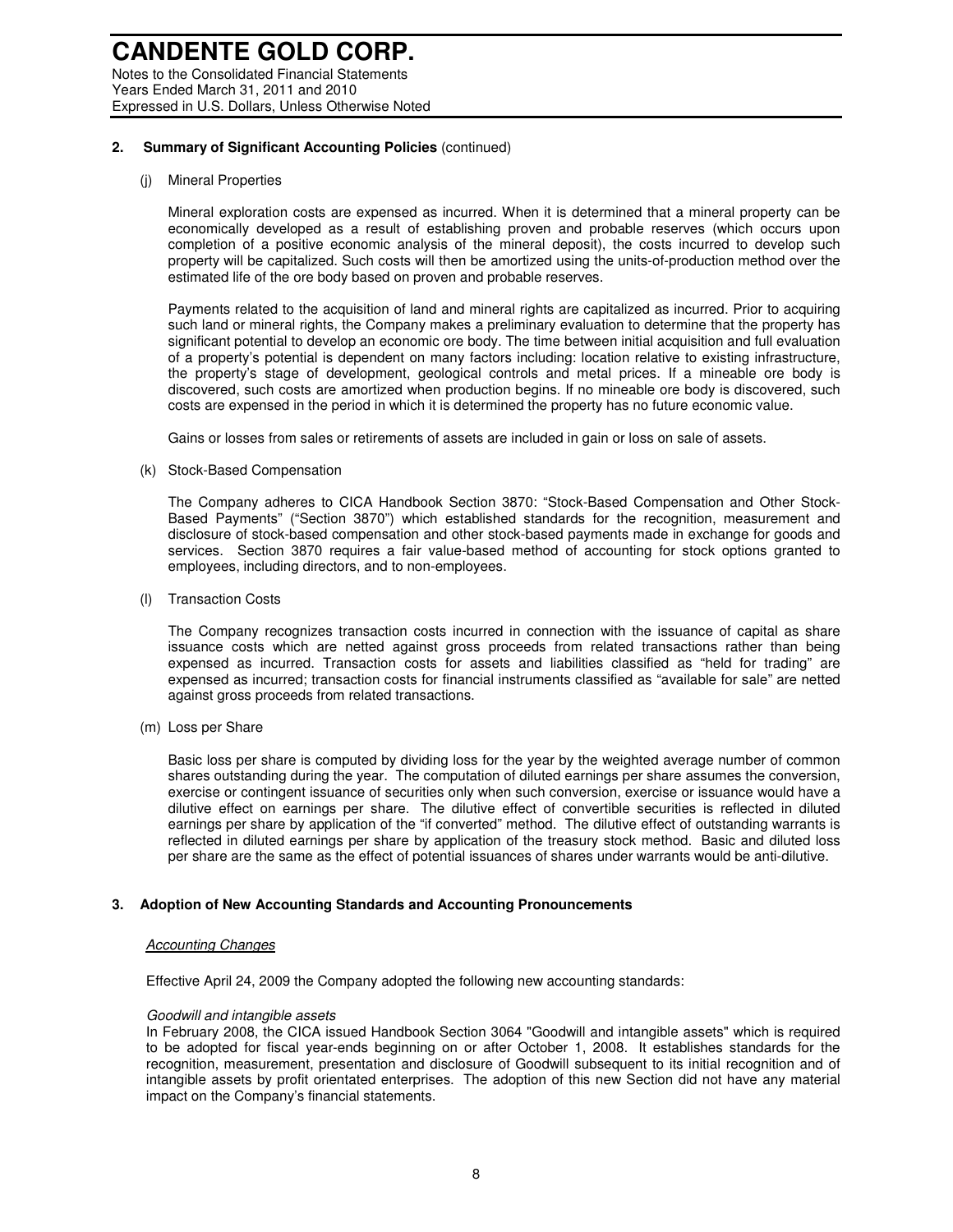Notes to the Consolidated Financial Statements Years Ended March 31, 2011 and 2010 Expressed in U.S. Dollars, Unless Otherwise Noted

## **3**. **Adoption of New Accounting Standards and Accounting Pronouncements** (continued)

## Credit Risk and Fair Value of Financial Assets and Liabilities

In January 2009, the CICA issued Emerging Issues Committee Abstracts ("EIC") 173, "Credit Risk and the Fair Value of Financial Assets and Financial Liabilities." This EIC provides guidance on how to take into account credit risk of an entity and counterparty when determining the fair value of financial assets and financial liabilities, including derivative instruments. Adoption of this EIC did not have a significant effect on the financial statements (Note 12).

## Financial Instruments - Disclosures

The CICA amended Section 3862, "Financial Instruments – Disclosures," in 2009 to include additional disclosure requirements about fair value measurements of financial instruments and to enhance liquidity risk disclosures. Adoption of this standard did not have a significant effect on the financial statements (Note 12).

## Accounting Pronouncements

## Business Combinations, Consolidated Financial Statements and Non-controlling Interests

For interim and annual financial statements relating to its fiscal year commencing on or after January 1, 2011, the Company will be required to adopt new Canadian Institute of Chartered Accountants ("CICA") Section 1582 "Business Combinations", Section 1601 "Consolidated Financial Statements" and Section 1602 "Non-Controlling Interests". Section 1582 replaces existing Section 1581 "Business Combinations", and Sections 1601 and 1602 together replace Section 1600 "Consolidated Financial Statements." The adoption of Sections 1582 and, collectively, 1601 and 1602 provides the Canadian equivalent to International Financial Reporting Standards "(IFRS") 3 "Business Combinations" and International Accounting Standards ("IAS") 27 "Consolidated and Separate Financial Statements" respectively. The adoption of these new standards will not significantly impact the Company's consolidated financial statements.

## **4. Equipment**

|                                |               | March 31, 2011 |                |
|--------------------------------|---------------|----------------|----------------|
|                                |               | Accumulated    |                |
|                                | Cost          | Amortization   | Net Book Value |
|                                |               |                |                |
| Computer hardware and software | \$<br>48,886  | \$<br>15,934   | \$<br>32,952   |
| Furniture                      | 15,559        | 982            | 14,577         |
| Vehicles and field equipment   | 55,726        | 13,763         | 41,963         |
| Leasehold improvements         | 8,236         | 961            | 7,275          |
|                                |               |                |                |
|                                | \$<br>128,407 | \$<br>31,640   | \$<br>96,767   |
|                                |               |                |                |
|                                |               | March 31, 2010 |                |
|                                |               | Accumulated    |                |
|                                | Cost          | Amortization   | Net Book Value |
|                                |               |                |                |
| Computer hardware and software | \$<br>9,063   | \$<br>2,384    | \$<br>6,679    |
| Furniture                      | 1,085         |                | 1,085          |
| Vehicles and field equipment   | 8,785         | 4,392          | 4,393          |
|                                |               |                |                |
|                                | \$<br>18,933  | \$<br>6,776    | \$<br>12,157   |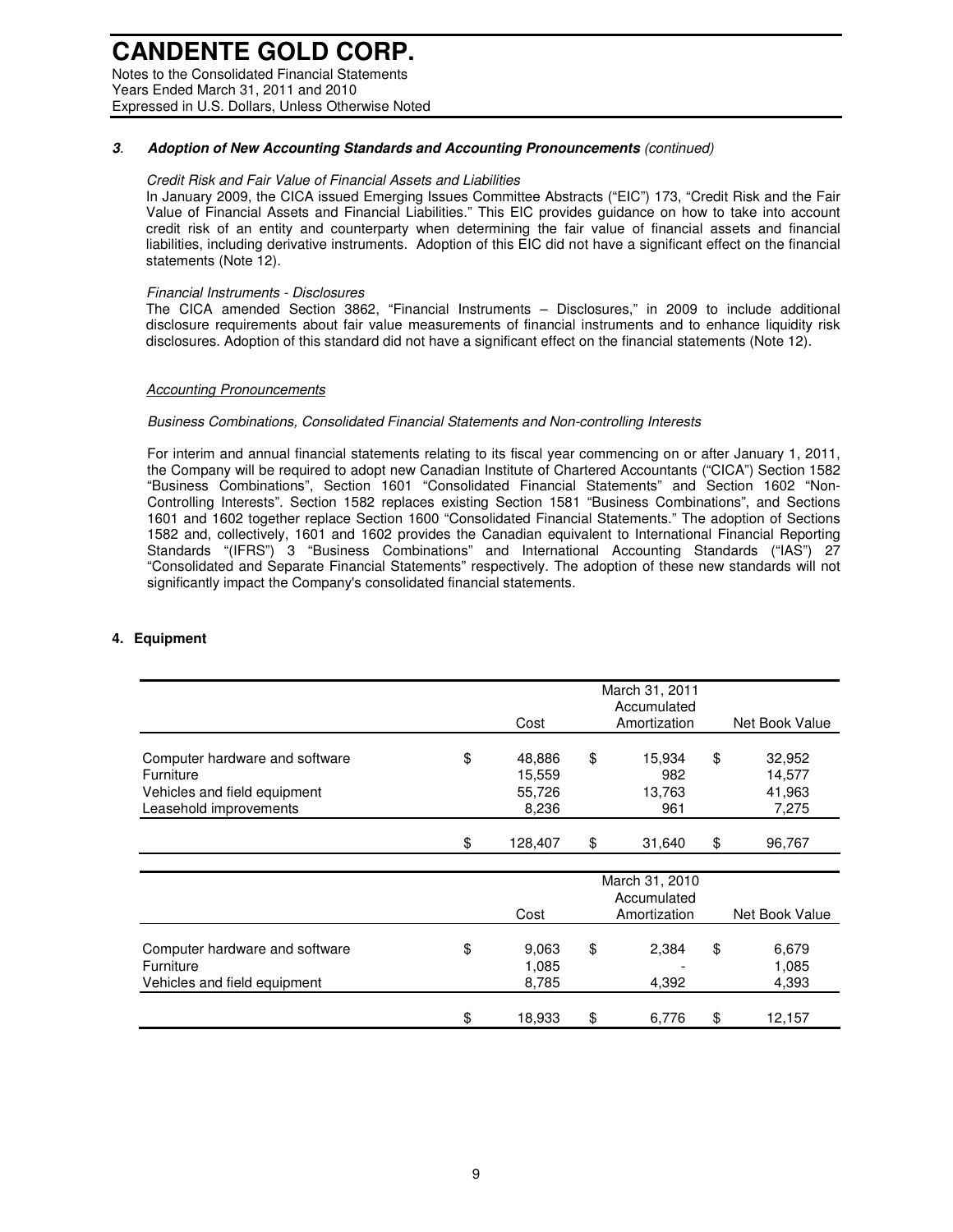## **5. Transfer of Gold-Silver Properties from Candente Copper**

On April 24, 2009, Candente Copper Corp. ("Candente Copper") and Canaco Resources Inc. ("Canaco") incorporated Candente Gold.

Candente Gold's focus is on exploration and development of precious metals projects in Latin America.

On April 30, 2009, Candente Copper and Canaco completed the transfer to Candente Gold of their respective 50% interests in Minera CCM, S.A. de C.V. ("CCM"), the Mexican company that holds an option on the El Oro gold property ("El Oro") in Mexico (the "Option"). As consideration for the transfer of the El Oro interests, Candente Gold issued 5 million common shares and a promissory note to each of Candente Copper and Canaco. Each promissory note has a principal amount of Cdn\$1,300,000 (\$1,239,157 at December 31, 2009), payable in cash or convertible into units of Candente Gold, based on the same terms and conditions as the private placement financing completed by Candente Gold in the quarter ended December 31, 2009. On December 31, 2009, Candente Copper converted its Cdn\$1,300,000 promissory note into 3,250,000 shares and 1,625,000 warrants of the Company. The warrants have an exercise price of Cdn\$0.60 per common share to January 4, 2012 (Note 10). Canaco advised the Company that it would not convert the note; the current repayment terms of the Canaco promissory note are Cdn\$350,000 by June 30, 2010 (paid) and Cdn\$950,000 by June 30, 2011 (Note 18).

The Company recorded contributed surplus of \$52,046 in connection with the transfer of the El Oro Property, as follows:

| Assets acquired:<br>Cash<br>Accounts receivable<br>Equipment, net | \$<br>22,247<br>22,356<br>9,226 |
|-------------------------------------------------------------------|---------------------------------|
| Mineral properties                                                | 2,150,871                       |
| Liabilities assumed:<br>Accounts payable                          | (4, 817)                        |
| Consideration:                                                    |                                 |
| Promissory notes                                                  | (2,147,837)                     |
| Contributed surplus                                               | \$<br>52.046                    |

In addition, Candente Copper transferred its Peruvian gold-silver properties (the "Properties") to Candente Gold in the quarter ending December 31, 2009 and on January 6, 2010 the Company issued 13,500,000 common shares (Note 8(b)) to Candente Copper in return for the transfer of the Properties. Other consideration for the exchange of the Properties included the granting by the Company of a copper net smelter return royalty to Candente Copper. In addition, Candente Gold agreed to issue to Candente Copper an additional 10,000,000 of its common shares once a minimum of US\$5 million has been spent cumulatively by Candente Gold on the Properties.

The Company accounted for consideration in respect of the 13,500,000 Candente Gold shares at a value of \$4,422,011, comprised of the Candente Copper carrying cost of \$4,663,251 less \$241,240 due in cash to Candente Copper in respect of annual license costs paid for the Properties in 2009 by Candente Copper.

Pursuant to Toronto Stock Exchange ("TSX") policy, on January 6, 2010, the Company was deemed to have issued 872,890 Company warrants to warrant holders of Candente Copper on the basis of one Company warrant for every five warrants in Candente Copper. The 4,364,450 Candente Copper warrants (the "Copper Warrants") had exercises prices ranging from Cdn\$1.75 to Cdn\$2.00 and expired unexercised on June 26, 2010. The Company would have received 24.06% of the exercise price on the exercise of the Copper Warrants, based on a predetermined formula that considered the weighted average prices of Candente Copper and Candente Gold on the first five days of Candente Gold's trading on the TSX.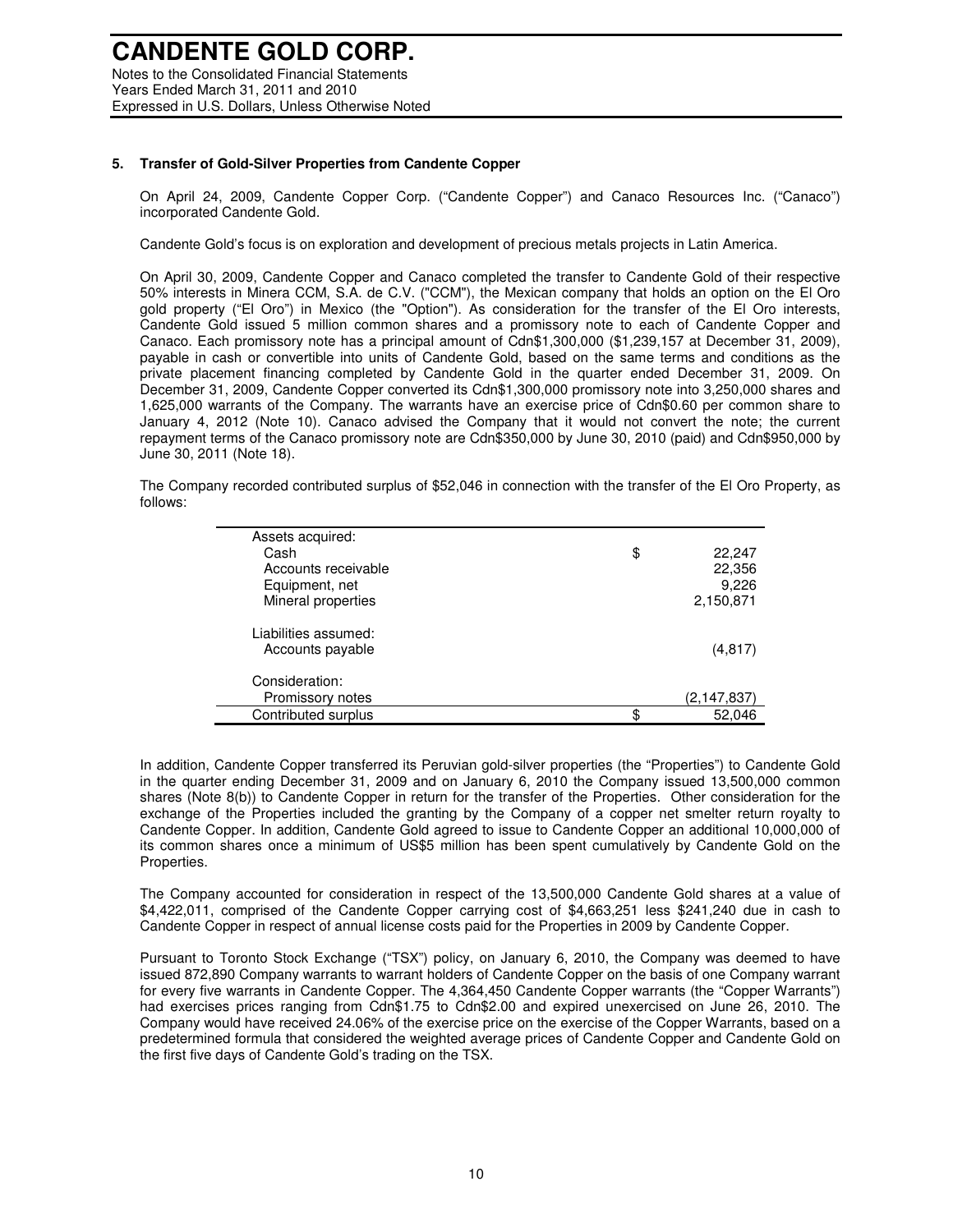Years Ended March 31, 2011 and 2010 Expressed in U.S. Dollars, Unless Otherwise Noted

## **5. Transfer of Gold-Silver Properties from Candente Copper** (continued)

Also pursuant to TSX policy, on January 6, 2010, the Company was deemed to have issued 1,638,350 Company options to option holders of Candente Copper on the basis of one Company option for every five options in Candente Copper. The 8,191,750 Candente Copper options (the "Copper Options") had exercise prices ranging from Cdn\$0.42 to Cdn\$1.40 and expiry dates from January 3, 2011 to November 24, 2014. A total of 474,600 of these options were forfeited before March 31, 2010. The Company will receive or has received 24.06% of the exercise price on the exercise of the Copper Options, based on a predetermined formula that considered the weighted average prices of Candente Copper and Candente Gold on the first five days of Candente Gold's trading on the TSX.

## **6. Mineral Properties**

At March 31, 2011, mineral properties were comprised of interests in mineral claims and mining concessions located in Mexico and Peru. These interests are held by the Company, or through option agreements under which the Company, directly or through a joint venture arrangement, has a right to acquire an interest in mineral properties.

Acquisition costs are capitalized. Exploration expenditures are charged to operations in the period they are incurred.

The following are the capitalized mineral property acquisition costs:

|                            | March 31, |           |  |
|----------------------------|-----------|-----------|--|
|                            | 2011      | 2010      |  |
|                            | \$        | \$        |  |
| El Oro                     |           |           |  |
| Acquisition costs          | 2,982,268 | 2,245,033 |  |
| <b>Peruvian Properties</b> |           |           |  |
| Acquisition costs          | 4,980,191 | 4,663,251 |  |
|                            | 7,962,459 | 6,908,284 |  |

On April 30, 2009, the Company completed the transfer of the El Oro property from Candente Copper at a cost of \$2,150,871 (Note 5).

On May 5, 2006, CCM, Candente Copper and Canaco entered into a letter agreement (the "2006 Agreement") with Luismin, S.A. de C.V. ("Luismin") and Desarrollos Mineros San Luis, S.A. de C.V. ("Desarrollos"), subsidiaries of Goldcorp Inc., that provided CCM with an option (the "Option") to acquire up to a 70% undivided interest in El Oro, subject to a 40% back-in right, in 24 mining concessions comprising approximately 14,950 hectares located in the states of Mexico and Michoacan, Mexico. Certain exploration and mining concessions included in El Oro are subject to net smelter returns royalties. The Option is comprised of an option to initially acquire 50% of El Oro (the "First Option") and then a further 20% (the "Second Option"), and both the issue of shares and the completion of certain levels of exploration expenditures on El Oro are required to exercise the Option.

A total of \$1,700,000 in exploration expenditures had been made on El Oro by November 30, 2008, and on or before November 30, 2008 Candente Copper and Canaco issued to Luismin a total of 125,000 shares in each of their respective share capital, all as required by the 2006 Agreement as part of the consideration for the exercise of the First Option.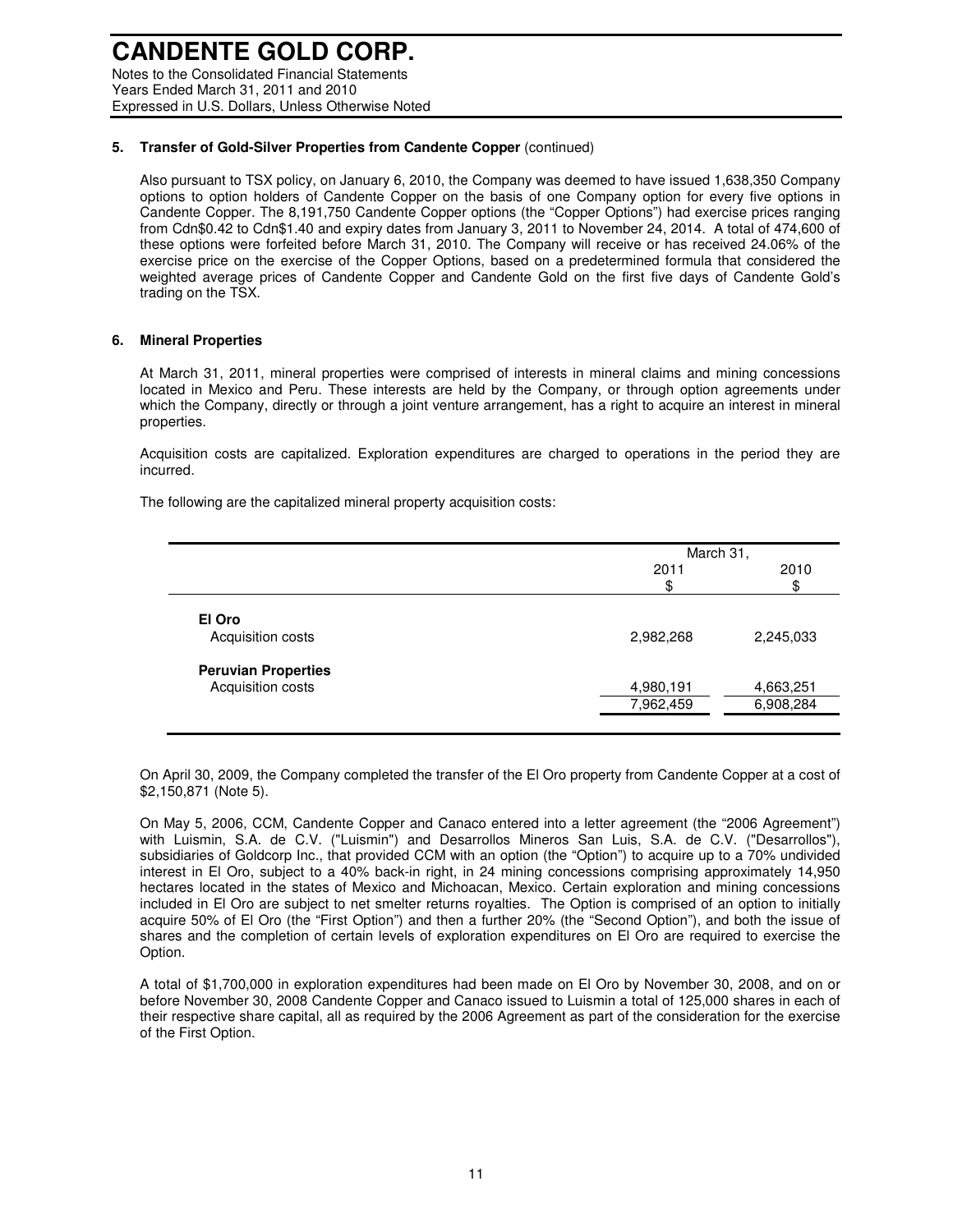## **6. Mineral Properties** (continued)

In two separate letter agreements dated February 2, 2009 (the "February 2009 Agreement") and September 30, 2009 (the "September 2009 Agreement"), the parties agreed to certain amendments to the 2006 Agreement. The most significant change was the removal of the back-in right on the historic mining area which covers all known gold and silver bearing veins. In accordance with the terms of the 2006 Agreement, as amended, each of Candente Copper and Canaco committed to issue to Luismin 125,000 common shares in their respective share capital on or before November 30, 2009 (completed), and agreed that in order to exercise the First Option the Company would:

- Commit to issue to Luismin 250,000 Candente Gold shares on or before November 30, 2009 and 250,000 Candente Gold shares on or before May 30, 2010 (both completed);
- Be required to issue to Luismin 250,000 Candente Gold shares on or before November 30, 2010 (completed) and 250,000 Candente Gold shares on or before November 30, 2011 (completed);
- Commit to cumulative exploration expenditures totaling \$2,500,000 to be completed on or before May 30, 2010 (completed);
- Be required to make an additional \$2,500,000 in exploration expenditures on or before November 30, 2011 (completed);

Accordingly, during the year ended March 31, 2011, the Company completed the requirements to earn an undivided 50% interest in the El Oro project.

The 2006 Agreement, as amended, now provides that in order to exercise the Second Option the Company is:

- Required to issue to Luismin 500,000 Candente Gold shares on or before November 30, 2012 and 500,000 Candente Gold shares on or before November 30, 2013; and
- Required to make an additional \$2,500,000 in exploration expenditures on or before November 30, 2012 and an additional \$2,500,000 in exploration expenditures on or before November 30, 2013.

#### Fiscal period ended March 31, 2010:

On November 30, 2009, the Company issued 250,000 common shares at a cost of Cdn\$100,000 (\$94,162) to Luismin (Note 8(b)).

During the quarter ended December 31, 2009, the Company completed the transfer of the Peruvian Properties at a cost of \$4,663,251 (Note 5).

#### Fiscal year ended March 31, 2011:

On May 28, 2010, the Company issued 250,000 common shares to Luismin at a cost of Cdn\$125,000 (\$118,472) (Note (8(b)).

On October 20, 2010, the Company issued 530,000 common shares to Silex Peru S.R.L. at a cost of Cdn\$22,800 (\$22,209), for the acquisition of the Casua silver claim, located in Peru (Note 8(b)). The Company incurred a further \$7,452 in acquisition costs for this claim in the year.

On November 12, 2010, the Company issued 250,000 common shares to Luismin at a cost of Cdn\$167,500 (\$167,166) (Note 8(b)).

On February 14, 2011, the Company issued 250,000 common shares to Luismin at a cost of Cdn\$215,000 (\$217,854) (Note 8(b)).

During the year ended March 31, 2011, the Company incurred acquisition costs of \$287,279 and \$233,743 to maintain the good-standing of the Peruvian Properties and the El Oro project, respectively.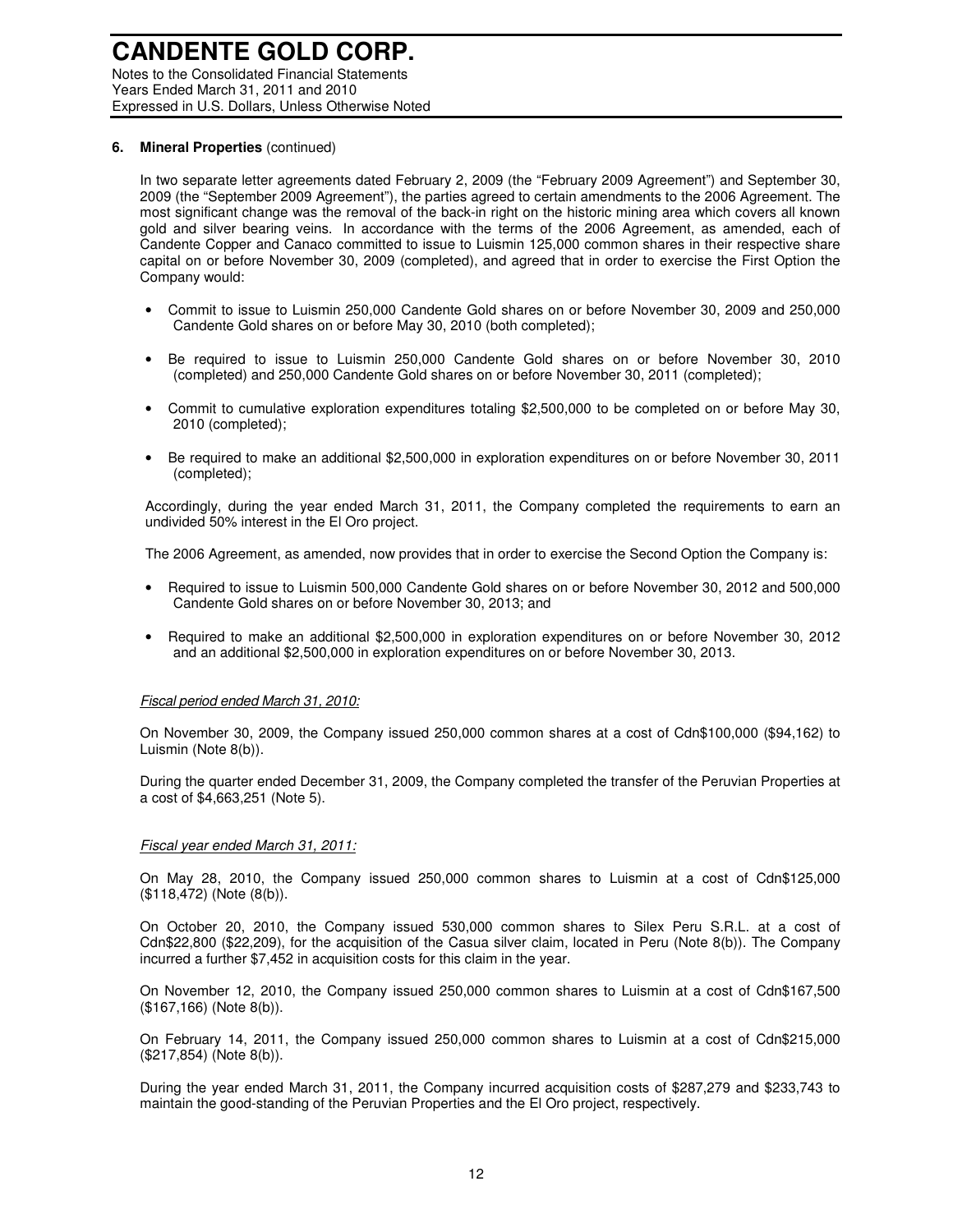## **7. Related Party Transactions**

During the year ended March 31, 2011, a total of \$284,431 (2010: \$\$201,085) for geological consulting services rendered was paid or accrued to officers or directors or to private companies associated with directors and officers of the Company. These amounts are included as a component of exploration costs.

During the year ended March 31, 2011, a total of \$168,788 (2010: \$ \$94,619) was paid as salaries to various officers of the Company and \$47,218 (2010: \$47,535) was paid or accrued to private companies associated with officers and directors of the Company for management services rendered. These amounts are included in general and administrative expenses.

Included in accounts receivable at March 31, 2011 is \$11,366 (2010: \$10,842) owed to the Company by certain officers for expense advances. Included in accounts payable and accrued liabilities at March 31, 2011 is \$29,875 (2010: \$41,869) owed by the Company to certain officers and directors of the Company for services rendered, reimbursement of expenses and directors' fees.

At March 31, 2011, a director and officer of the Company served as a director and officer of Candente Copper and three of the Company's officers served as officers of Candente Copper (Note 5). During the year ended March 31, 2011, the Company and Candente Copper shared certain office and administrative expenses and Candente Copper made certain payments on behalf of the Company. As of March 31, 2011, a total of \$93,681 (2010: \$66,722) was due from the Company to Candente Copper for reimbursement of shared general and administrative expenses and \$17,894 was due by Candente Copper to the Company (2010: \$nil) for its share of proceeds from certain options exercised in March 2011.

The above transactions have been recorded at the exchange amounts agreed to by the related parties. Amounts due to related parties are considered by the Company to be accounts payable and are unsecured and noninterest bearing.

## **8. Share Capital**

a) Authorized: An unlimited number of Common Shares and an unlimited number of Preferred Shares, all without par value.

Number of

|                                                              | ו שעווווטיו<br>Common Shares | Amount<br>\$ |
|--------------------------------------------------------------|------------------------------|--------------|
| Balance at April 24, 2009                                    |                              |              |
| Issue of shares - private placement, net of issue costs      | 22,570,327                   | 6,585,655    |
| Issued for mineral property acquisition (Notes 5 and 6)      | 23,750,000                   | 4,516,173    |
| Issued on conversion of promissory note (Note 5)             | 3,250,000                    | 1,239,157    |
| Issued on exercise of stock options                          | 8,000                        | 3,911        |
| Balance at March 31, 2010                                    | 49,578,327                   | 12,344,896   |
| Issue of shares – financing, net of issue costs              | 8,841,250                    | 4,842,625    |
| Issued for mineral property acquisition (Notes 5 and 6)      | 780,000                      | 525,701      |
| Issued on exercise of warrants                               | 1,199,220                    | 721,120      |
| Issued on exercise of stock options                          | 245,750                      | 176,260      |
| Transfer from contributed surplus on exercise of options and |                              |              |
| warrants                                                     |                              | 181,629      |
| Balance at March 31, 2011                                    | 60,644,547                   | 18,792,231   |

b) Issued and Outstanding: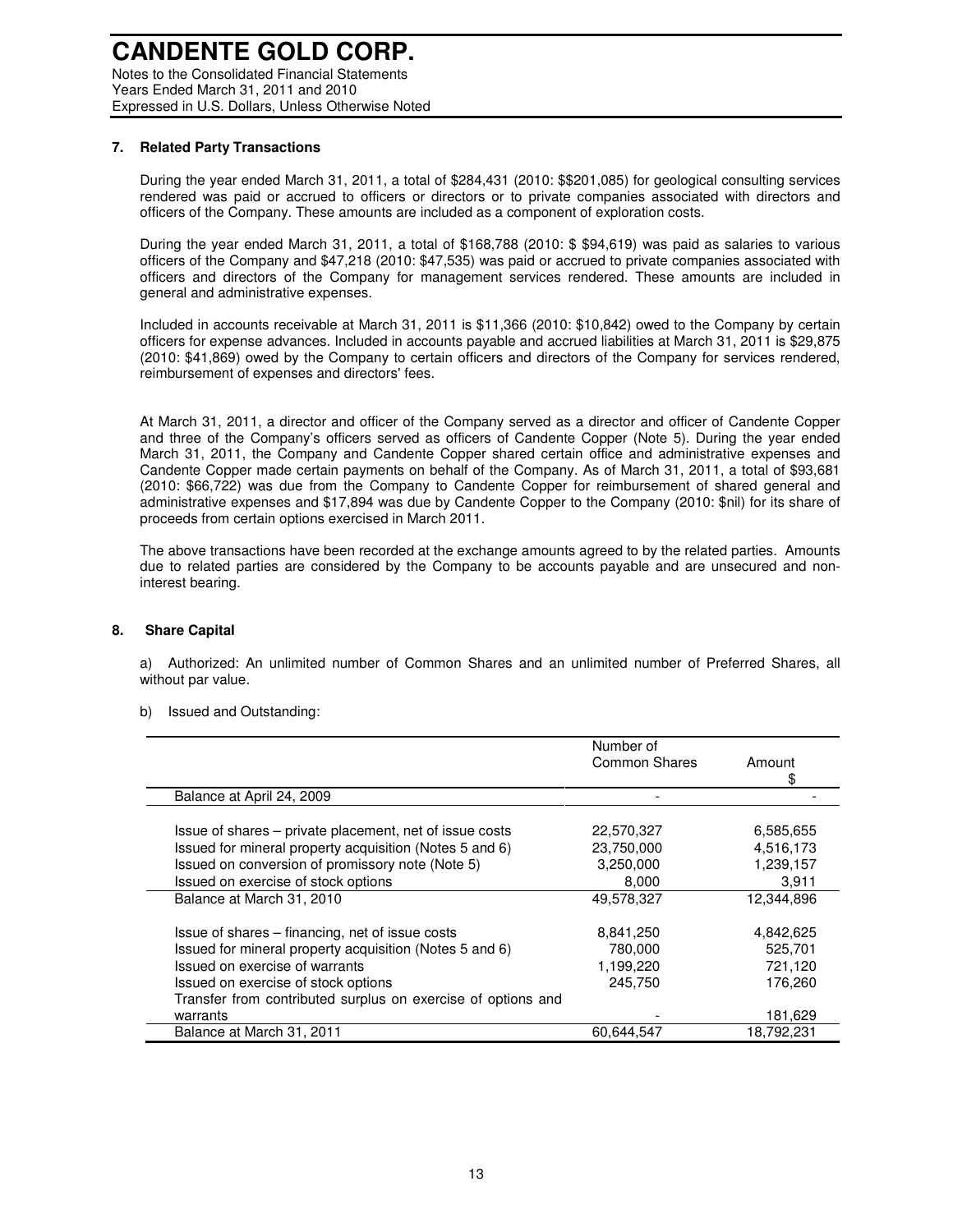## **8.** Share Capital (continued)

During the year ended March 31, 2011, the Company completed a bought-deal short form prospectus financing (the "Financing") for gross proceeds of \$6,659,154 (Cdn\$6,500,000). In connection with the Financing, the Company issued 8,125,000 units (the "Units") at a price of Cdn\$0.80 per Unit. Each Unit consists of one common share of the Company and one-half of one common share purchase warrant (the "Warrants"). Each whole Warrant entitles the holder thereof to acquire one common share of the Company at a price of Cdn\$1.10 to March 30, 2012. The Financing was led by a group of Underwriters, who also exercised a portion of the overallotment option to acquire an additional 716,250 Units and 51,250 Warrants for additional gross proceeds of \$590,180 (Cdn\$576,075). In connection with their services, the Underwriters received a cash commission equal to 6.75% of the gross proceeds raised in the Financing and warrants entitling the Underwriters to purchase such number of common shares of the Company in an amount equal to 6% of the number of Units issued at a price of Cdn\$0.86 per common share for a period of 2 years, to March 30, 2012. The Agents' Warrants issued as finders' fees were valued by the Company at \$198,548.

During the year ended March 31, 2011, the Company issued 1,199,220 shares on exercise of share purchase warrants, for proceeds of \$721,120, and issued 245,750 shares on exercise of share purchase options, for proceeds of \$176,260.

During the period ended March 31, 2010, the Company completed a private placement (the "Private Placement") for gross proceeds of \$8,508,378 (Cdn\$9,028,130) from the sale of units ("Units") consisting of one Company common share and one half-warrant ("Warrants). Pursuant to the Private Placement, the Company issued a total of 22,570,327 common shares and certificates representing 11,285,162 Warrants. Each full Warrant is exercisable at a price of Cdn\$0.60 per common share until January 4, 2012. The Warrants issued were valued by the Company at \$1,624,195. The Company also paid to the agents assisting in the Private Placement a total of \$298,528 (Cdn\$313,186) in cash commissions and issued to the Agents 735,345 warrants ("Agents' Warrants"). The cash commissions and Agents' Warrants equal 6.5% of the aggregate number of Units sold by the agents pursuant to the Private Placement. Each of the Agents' Warrants is exercisable for a period of 24 months to purchase one additional common share of the Company at a price of Cdn\$0.60 per share. The Agents' Warrants issued as finders' fees were valued by the Company at \$105,834.

## **9. Stock Options**

The Company has a stock-based compensation plan (the "Plan") that allows for the issuance of options up to a maximum of 15% of the Company's issued and outstanding common shares at any given time. At March 31, 2011, the Company had options outstanding to purchase a total of 4,172,500 of its common shares, and was entitled to issue options to purchase 4,924,182 additional common shares under the Plan.

The purpose of the Plan is to attract, retain and motivate directors, officers, key employees and consultants of the Company and to advance the interests of the Company by providing eligible persons with the opportunity to acquire an increased proprietary interest in the Company. Under the Plan, the grant of all stock options, and vesting provisions, if any, are at the discretion of the Company's board of directors. The term of any stock option granted may not exceed ten years and the exercise price may not be lower than the closing price of the Company's shares on the last trading day immediately preceding the date of grant. In general, stock options granted under the Plan have a term of five years with vesting provisions over a twelve month period.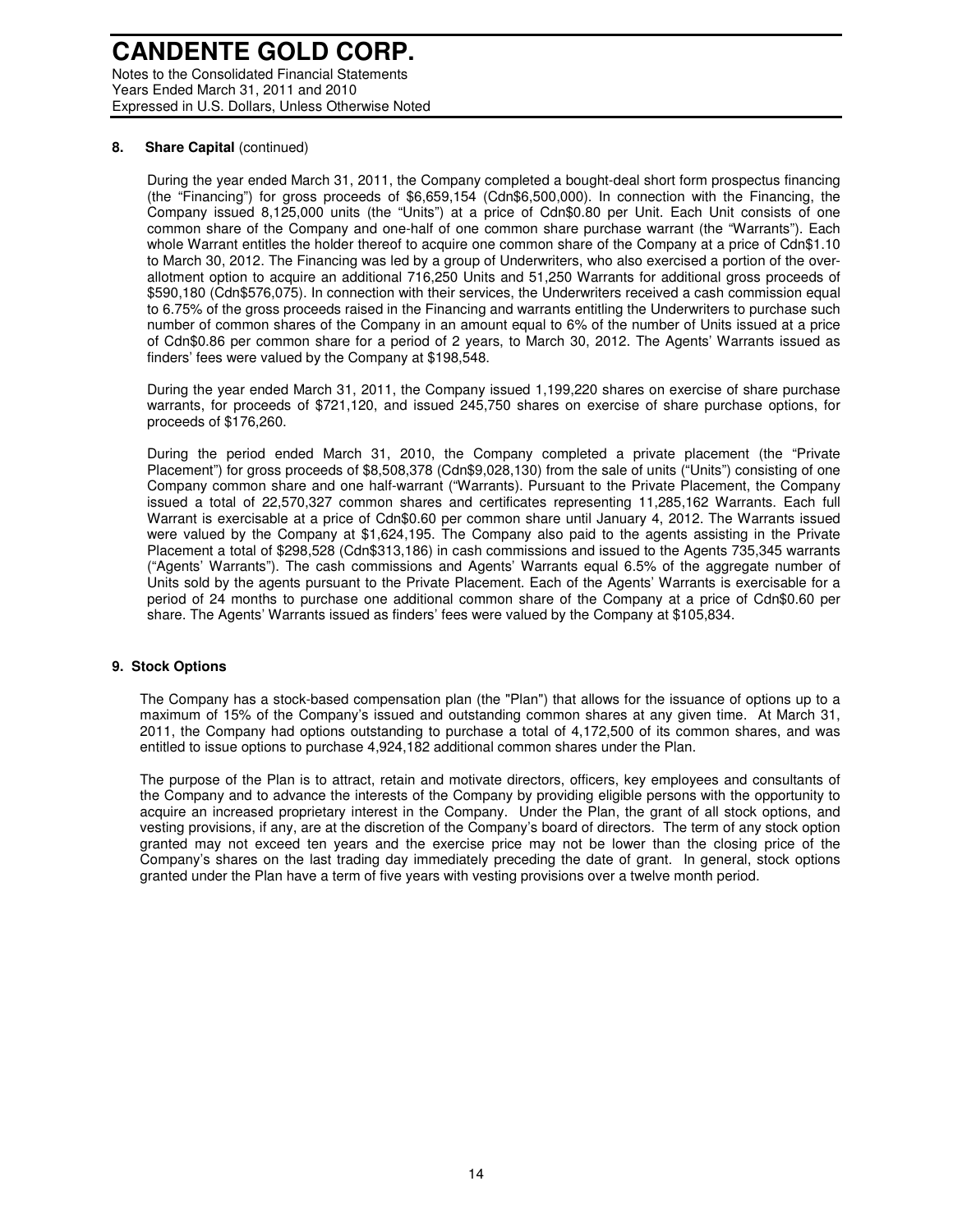Notes to the Consolidated Financial Statements Years Ended March 31, 2011 and 2010 Expressed in U.S. Dollars, Unless Otherwise Noted

## **9. Stock Options** (continued)

A continuity summary of the stock options granted under the Plan is presented below:

|                                                                                           | Number of<br>Common<br><b>Shares</b>           | Weighted-<br>Average<br><b>Exercise Price</b><br>(CAD\$/Share) |
|-------------------------------------------------------------------------------------------|------------------------------------------------|----------------------------------------------------------------|
| Balance, April 24, 2009                                                                   |                                                |                                                                |
| Granted<br>Granted on transfer of gold-silver properties from Candente Copper<br>(Note 5) | 2,782,500<br>1,638,350                         | 0.64<br>0.88 <sup>1</sup>                                      |
| Exercised                                                                                 | (8,000)                                        | 0.42 <sup>1</sup>                                              |
| Forfeited                                                                                 | (474, 600)                                     | 1.47 <sup>1</sup>                                              |
| Balance, March 31, 2010<br>Granted<br>Exercised<br>Expired                                | 3,938,250<br>500,000<br>(245, 750)<br>(20,000) | 0.64<br>0.72<br>0.60<br>0.70                                   |
| Balance, March 31, 2011                                                                   | 4,172,500                                      | 0.65                                                           |

<sup>1</sup> Actual weighted average prices of the Candente Options. The Company will receive or has received 24.06% of the exercise proceeds from these options, based on a predetermined formula that considered the weighted average prices of Candente Copper and Candente Gold on the first five days of Candente Gold's trading on the TSX.

A summary of stock options outstanding and exercisable at March 31, 2011 is presented below:

|                   | <b>Stock Options Outstanding</b> |                       | <b>Stock Options Exercisable</b> |                      |                       |
|-------------------|----------------------------------|-----------------------|----------------------------------|----------------------|-----------------------|
|                   |                                  |                       | Weighted-                        |                      |                       |
|                   | <b>Stock Options</b>             | Weighted-             | Average                          | <b>Stock Options</b> | Weighted-             |
| Range of Exercise | Outstanding                      | Average               | Remaining                        | Exercisable          | Average               |
| Prices per Share  | to Purchase                      | <b>Exercise Price</b> | Contractual Life                 | to Purchase          | <b>Exercise Price</b> |
| (Cdn\$)           | Common Shares                    | (Cdn\$/Share)         | (Years)                          | <b>Common Shares</b> | (Cdn\$/Share)         |
|                   |                                  |                       |                                  |                      |                       |
| \$0.33 to \$0.48  | 554.000                          | \$0.42                | 3.40                             | 554.000              | \$0.42                |
| \$0.64 to \$0.85  | 3,472,000                        | \$0.66                | 3.86                             | 3,347,000            | \$0.59                |
| \$1.40 to \$1.80  | 146,500                          | \$1.36                | 1.82                             | 127,750              | \$1.41                |
|                   |                                  |                       |                                  |                      |                       |
|                   | 4,172,500                        | \$0.65                | 3.73                             | 4,028,750            | \$0.59                |

Pursuant to TSX policy, on January 6, 2010 the Company was deemed to have issued 1,638,350 Company options to option holders of Candente Copper on the basis of one Company option for every five options in Candente Copper. The 8,191,750 Copper Options have exercise prices ranging from Cdn\$0.42 to Cdn\$1.40 and expiry dates from January 3, 2011 to November 24, 2014. The Company will receive or has received 24.06% of the exercise price on the exercise of the Copper Options.

Stock options outstanding expire between October 2011 and January 2016.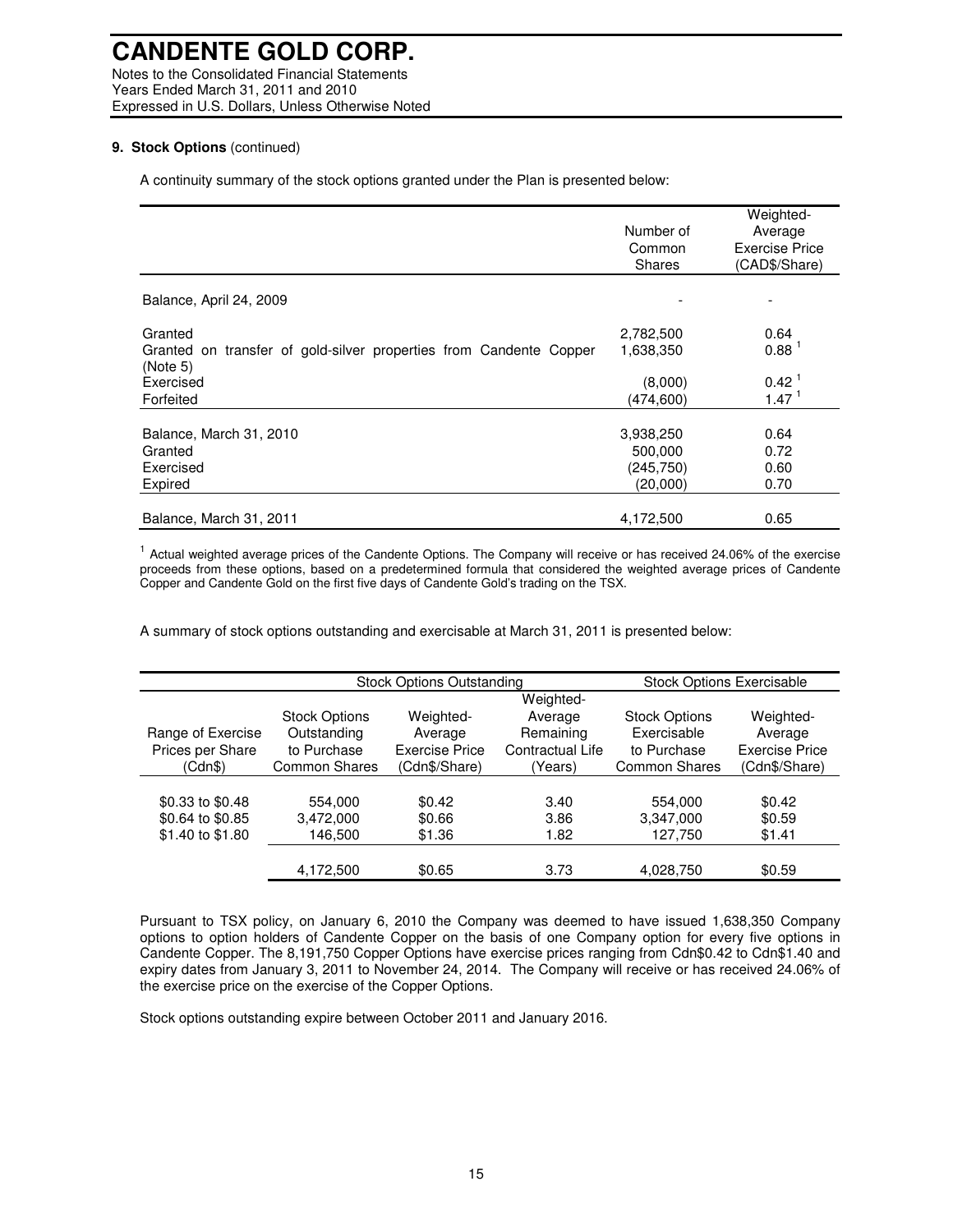## **9. Stock Options** (continued)

The fair value-based method of accounting is applied to stock options granted to employees, including directors, and non-employees. The fair value of each option granted is estimated on the date of grant using the Black-Scholes option pricing model with the following weighted-average assumptions:

| Year ended March         | From April 24, 2009 to |
|--------------------------|------------------------|
| 31, 2011                 | March 31, 2010         |
| 2.58%                    | 2.52%                  |
| 90%                      | 90%                    |
| 5 years                  | 5 years                |
| $\overline{\phantom{0}}$ | \$0.63                 |
|                          | \$0.47                 |

## **10. Share Purchase Warrants**

In addition to the 11,285,162 Warrants and Agents' Warrants referred to in Note 8(b), on December 31, 2009, the Company issued 1,625,000 warrants ("Copper Warrants") to Candente Copper pursuant to the conversion of a promissory note. The Copper Warrants have an exercise price of Cdn\$0.60 per common share to January 4, 2012.

Pursuant to TSX policy, on January 6, 2010 the Company was deemed to have issued 872,890 Company warrants to warrant holders of Candente Copper on the basis of one Company warrant for every five warrants in Candente Copper. The 4,364,450 Copper Warrants have exercise prices ranging from Cdn\$1.75 to Cdn\$2.00 and expire on June 26, 2010. The Company will receive 24.06% of the exercise price on the exercise of the Copper Warrants.

A continuity summary of the warrants outstanding at March 31, 2011 and 2010 is presented below:

|                                                             | Outstanding<br>warrants | Weighted<br>average<br>exercise price<br>Cdn\$ |
|-------------------------------------------------------------|-------------------------|------------------------------------------------|
| Outstanding, April 24, 2009                                 |                         | -                                              |
| Granted                                                     | 13,645,507              | 0.60                                           |
| Granted on transfer of gold-silver properties from Candente |                         |                                                |
| Copper (Note 5)                                             | 872,890                 | 1.98 <sup>1</sup>                              |
|                                                             |                         |                                                |
| Outstanding and exercisable, March 31, 2010                 | 14,518,397              | 0.68                                           |
| Granted                                                     | 5,002,350               | 1.07                                           |
| Exercised                                                   | (1, 199, 220)           | 0.60                                           |
| Expired                                                     | (872, 890)              | 1.98                                           |
| Outstanding and exercisable, March 31, 2011                 | 17.448.637              | 0.74                                           |

<sup>1</sup> Actual weighted average prices of the Candente Warrants. The Company will receive 24.06% of the exercise proceeds from these warrants, based on a predetermined formula that considered the weighted average prices of Candente Copper and Candente Gold on the first five days of Candente Gold's trading on the TSX.

The fair value-based method of accounting is applied to the issuance of share purchase warrants on the date of issuance using the Black-Scholes model. The weighted-average fair value of the warrants issued during the year ended March 31, 2011 is Cdn\$0.32 calculated using the following weighted-average assumptions: 1.77% risk-free interest rate; expected stock price volatility of 90%; expected life of 2 years; and no expected dividend yield.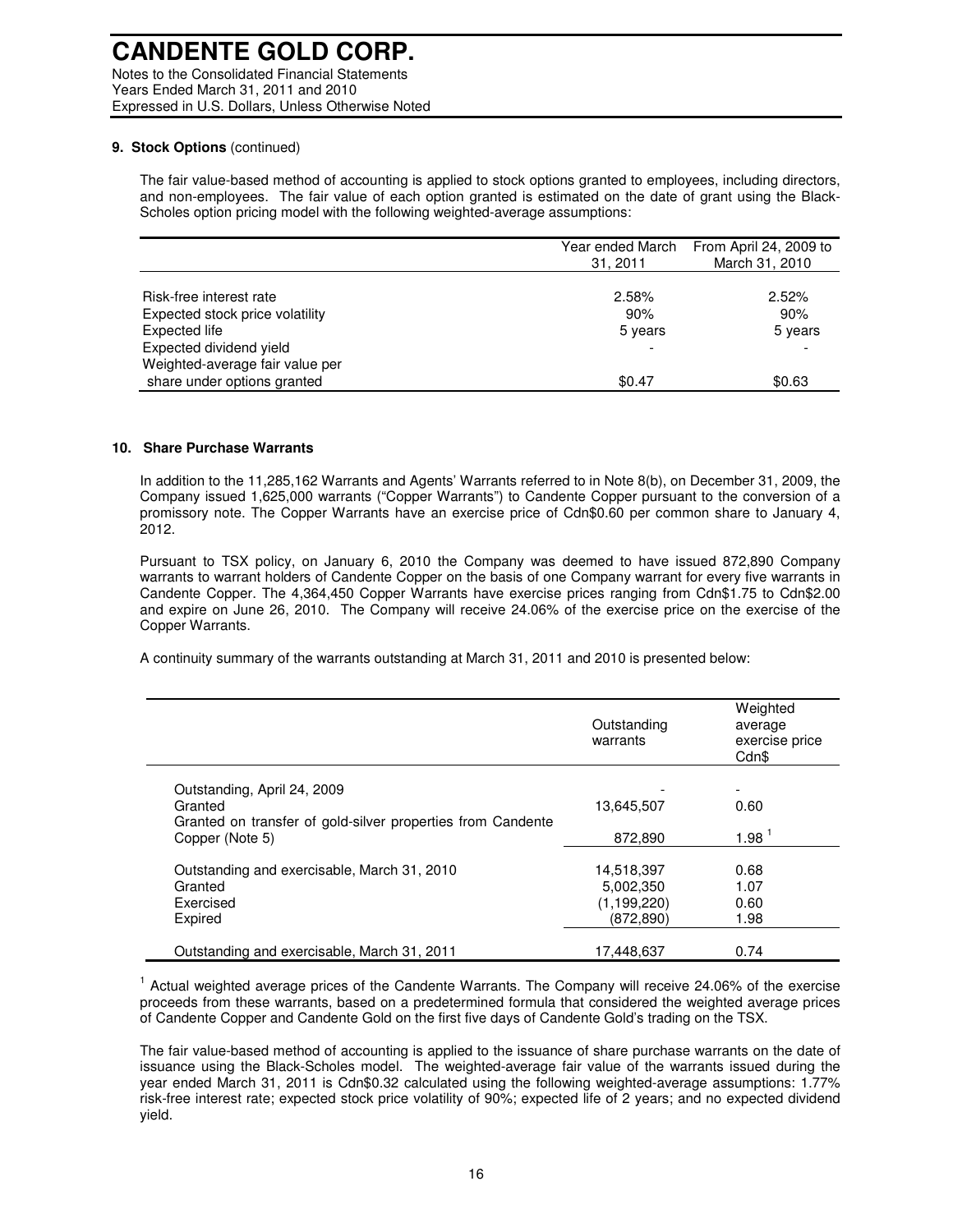Years Ended March 31, 2011 and 2010 Expressed in U.S. Dollars, Unless Otherwise Noted

## **10. Share Purchase Warrants** (continued)

The fair value-based method of accounting is applied to the issuance of share purchase warrants on the date of issuance using the Black-Scholes model. The weighted-average fair value of the warrants issued during the period ended March 31, 2010 is Cdn\$0.15 calculated using the following weighted-average assumptions: 1.47% risk-free interest rate; expected stock price volatility of 90%; expected life of 2 years; and no expected dividend yield.

## **11. Contributed Surplus**

A continuity summary of contributed surplus is presented below:

| Balance, April 24, 2009                                                                                                                                                                                                | \$                                   |
|------------------------------------------------------------------------------------------------------------------------------------------------------------------------------------------------------------------------|--------------------------------------|
| Stock-based compensation as a result of stock options vested<br>Stock-based compensation as a result of share purchase warrants issued<br>Contributed surplus in association with transfer of El Oro property (Note 5) | 404.244<br>1,624,195<br>52.046       |
| Balance, March 31, 2010                                                                                                                                                                                                | \$<br>2,080,485                      |
| Stock-based compensation as a result of stock options vested<br>Stock-based compensation as a result of share purchase warrants issued<br>Transferred to share capital on exercise of stock options and warrants       | 1,431,199<br>1,626,252<br>(181, 629) |
| Balance, March 31, 2011                                                                                                                                                                                                | \$<br>4,956,307                      |

## **12. Accounting for Financial Instruments**

## **Fair Values**

The Company's financial instruments include cash and cash equivalents, amounts receivable, accounts payable and accrued liabilities and a promissory note payable. Financial instruments are initially recognized at fair value with subsequent measurement depending on classification as described below. Classification of financial instruments depends on the purpose for which the financial instruments were acquired or issued, their characteristics, and the Company's designation of such instruments.

The following table provides a comparison of carrying and fair values of each classification of financial instrument as at March 31, 2011:

|                                       | Loans and<br>receivables<br>\$ | Available for<br>sale<br>\$ | Held for trading<br>\$ | Other financial<br>liabilities<br>\$ | Total fair value<br>\$ |
|---------------------------------------|--------------------------------|-----------------------------|------------------------|--------------------------------------|------------------------|
| Cash and cash<br>equivalents          |                                | $\overline{\phantom{a}}$    | 8,643,417              |                                      | 8,643,417              |
| Amounts<br>receivable                 | 446,558                        | $\overline{\phantom{a}}$    |                        |                                      | 446,558                |
| Accounts<br>payable<br>and<br>accrued |                                |                             |                        |                                      |                        |
| liabilities                           |                                | $\overline{\phantom{a}}$    |                        | 453,515                              | 453,515                |
| Promissory note<br>payable            |                                |                             |                        | 977,165                              | 977.165                |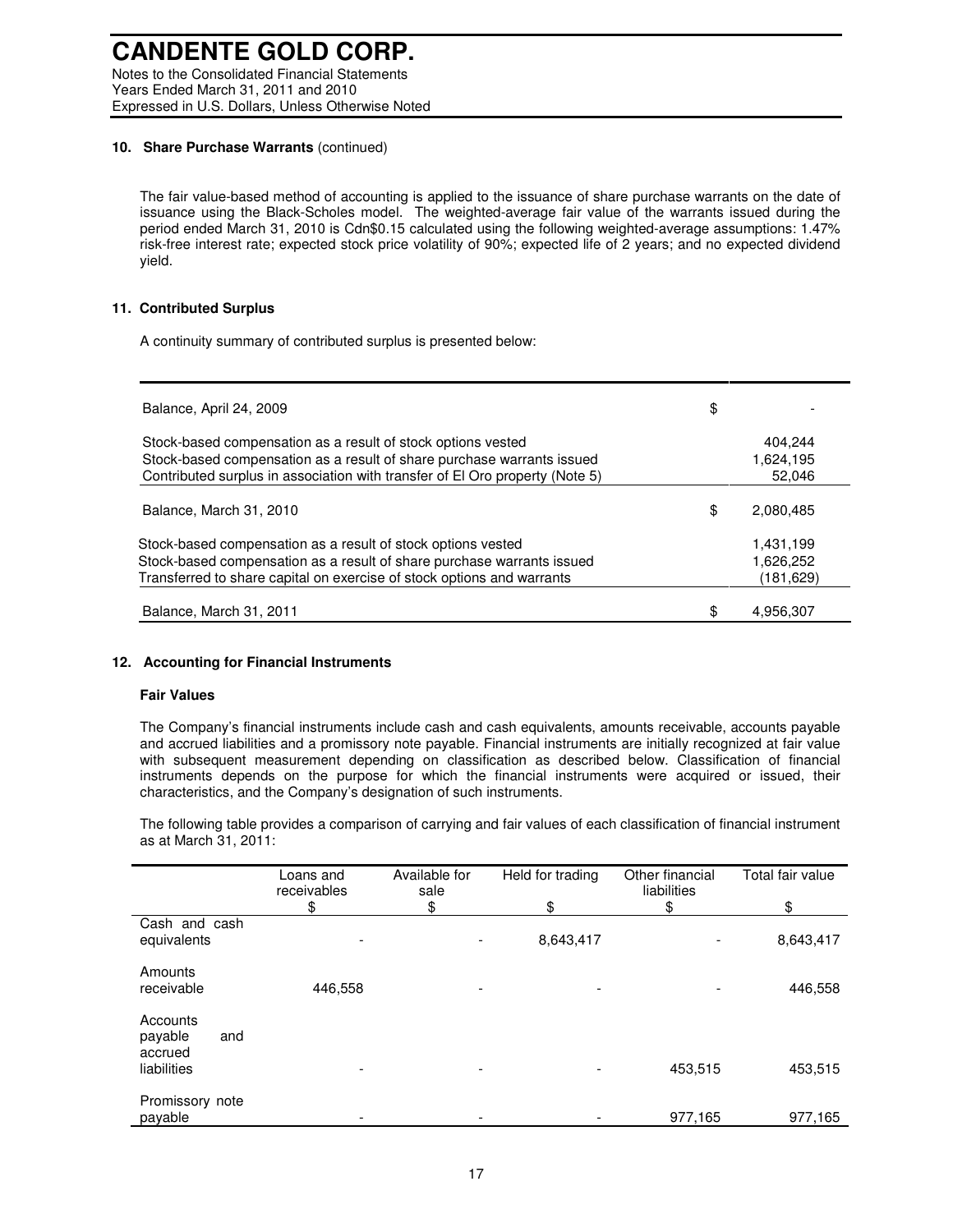Notes to the Consolidated Financial Statements Years Ended March 31, 2011 and 2010 Expressed in U.S. Dollars, Unless Otherwise Noted

## **12. Accounting for Financial Instruments** (continued)

The Company has made the following classifications for its financial instruments:

Cash and cash equivalents are classified as "Assets held for trading" and are measured at fair value at the end of each period with any resulting gains or losses recognized in operations. Amounts receivable are classified as "Receivables and loans" and are recorded at amortized cost using the effective interest rate method, which upon their initial measurement is equal to their fair value. Subsequent measurement of receivables is at amortized cost, which usually corresponds to the amount initially recorded less any recoverability allowance. Accounts payable and accrued liabilities and the promissory note payable are classified as "Other financial liabilities" and are measured at amortized cost using the effective interest rate method

During 2009, CICA Handbook Section 3862, Financial Instruments – Disclosures, was amended to require disclosures about the inputs to fair value measurements, including their classification within a hierarchy that prioritizes the inputs to fair value measurement. The three levels of the fair value hierarchy are:

- Level 1 Unadjusted quoted prices in active markets for identical assets and liabilities;
- Level 2 Inputs other than quoted prices that are observable for the asset or liability directly or indirectly and
- Level 3 Inputs that are not based on observable market data.

At March 31, 2011, the Company's financial instruments which are measured at fair value on a recurring basis were cash and cash equivalents. These financial instruments were classified as "level 1" instruments.

## **Credit Risk**

Financial instruments that potentially subject the Company to credit risk consist of cash and cash equivalents and amounts receivable. Cash deposits are maintained with financial institutions of reputable credit in Canada, Peru and Mexico and are redeemable on demand. Most of the Company's cash and cash equivalents are held in Canada and invested in low-risk liquid instruments such as Guaranteed Investment Certificates ("GIC") issued by British Columbia Credit Unions. The GICs are insured on a no-limit basis under the Credit Union Deposit Insurance Corporation. The carrying amount of financial assets recorded in the financial statements, net of any allowances for losses, represents the Company's maximum exposure to credit risk.

## **Liquidity Risk**

Liquidity risk is the risk that the Company will not be able to meet its financial obligations as they fall due. The Company's approach to managing liquidity is to ensure it will have sufficient liquidity to meet liabilities when due. To the extent the Company does not believe it has sufficient liquidity to meet obligations, it will consider securing additional equity funding, or will engage in negotiations to extend terms with creditors. The Company manages liquidity by continuously monitoring and forecasting cash flows. As at March 31, 2011, the Company's liabilities were comprised of accounts payable and accrued liabilities all due with maturities of less than one year and a promissory note due on demand.

## **Foreign Exchange Risk**

The Company faces certain foreign risk as its general and administrative expenses and certain deferred exploration expenses are incurred either in Canadian dollars, Mexican pesos or Peru soles, and these countries' currencies may appreciate or depreciate against the US dollar, the Company's reporting currency. It also has exposure risk with respect to amounts due for property maintenance payments, as these amounts are owed in currencies other than the US dollar. The Company's major source of cash proceeds is from the issuance of shares and traditionally these funds are received in Canadian dollars. The Company has chosen not to actively manage its foreign exchange risk. Notwithstanding, the Company continuously monitors this exposure to determine if any mitigation strategies become necessary. As at March 31, 2011, with other variables unchanged, a \$0.01 strengthening (weakening) of the Canadian dollar against the US dollar would have a \$118,722 effect on net loss. There would be no effect on other comprehensive loss.

## **Interest Rate Risk**

Included in the results of operation of the Company is interest income earned on Canadian Dollar cash deposits. Interest income is not material to the Company. The Company has no outstanding debt subject to interest. Accordingly the Company's opinion is that there currently is no interest rate risk for the Company.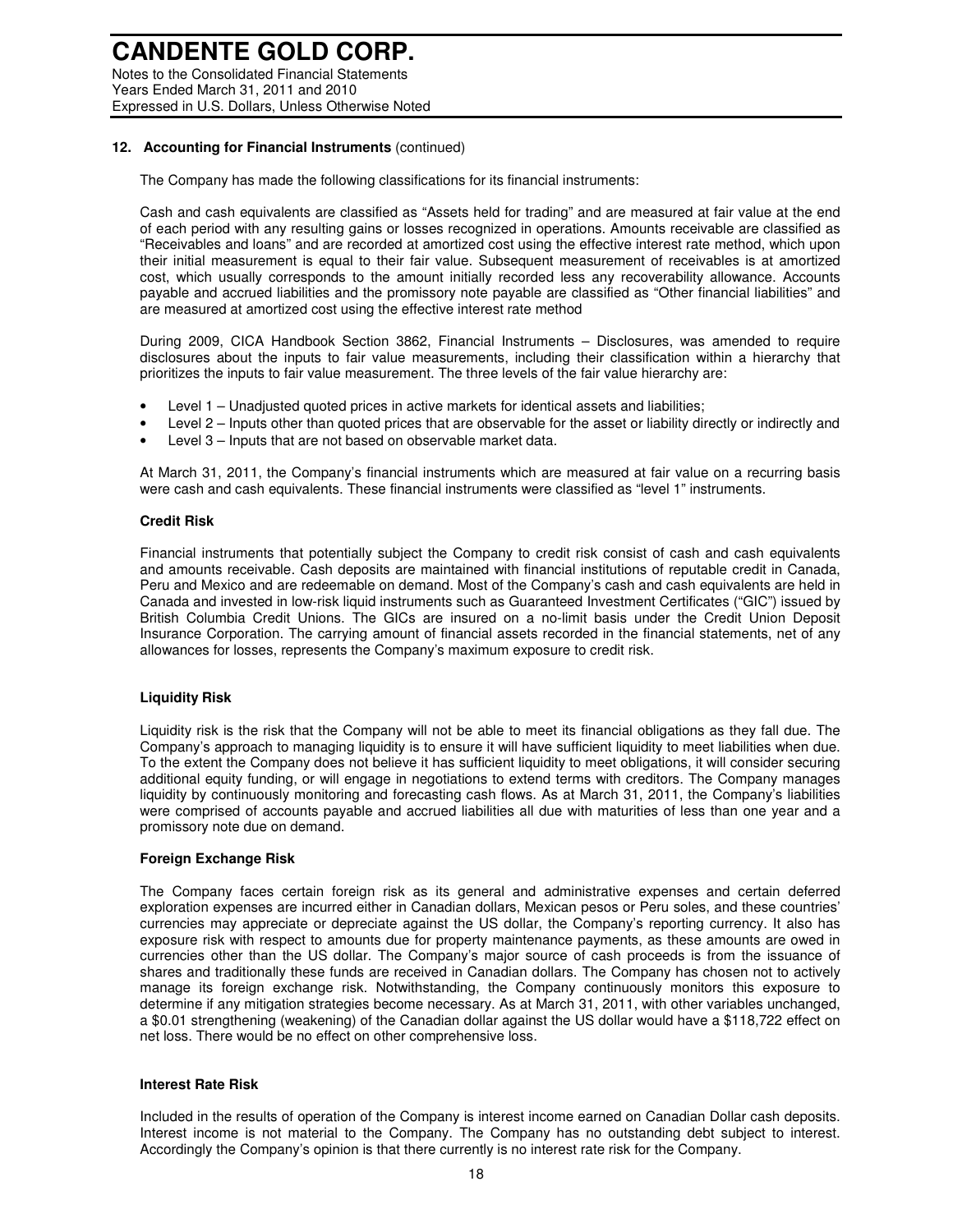## **13. Capital Risk Management**

The Company manages as capital its share capital, cash and cash equivalents, accounts payable and accrued liabilities and to a lesser extent contributed surplus. The Company's objectives when managing capital are to safeguard its ability to continue as a going concern, so that it can continue to acquire and explore mineral interests. The Company funds operations and exploration activities from the issuance of shares generally through private placements. On occasion, the Company issues shares to make property payments. The Company also issues stock options to incentivize directors, employees, officers and consultants.

The Company prepares an annual budget for exploration and operations, and initiates equity offerings or pursues strategic partnerships to ensure it is appropriately funded. The Company attempts to take advantage of favourable equity market conditions to reduce the cost and dilutive effect of equity. If market conditions are not favourable, the Company will extend, delay or cancel exploration programs and reduce discretionary spending.

Surplus cash is invested in low-risk liquid instruments such as secured GICs. There were no changes to the Company's approach to capital management during the year ended March 31, 2011. The Company is not subject to externally imposed capital requirements.

## **14. Income Taxes**

A reconciliation of income taxes at combined statutory rates with the reported taxes and is presented below:

|                                                                                                                                      | Year ended<br>March<br>31, 2011                 |   | From April 24,<br>2009 to March<br>31, 2010  |
|--------------------------------------------------------------------------------------------------------------------------------------|-------------------------------------------------|---|----------------------------------------------|
| Loss for the year                                                                                                                    | \$<br>$(6,297,793)$ \$                          |   | (1,623,543)                                  |
| Income tax recovery at combined basic tax rate<br>Effect of change in valuation allowance<br>Effect of non-deductible items<br>Other | 1,794,857<br>(1,391,916)<br>(402, 505)<br>(436) |   | 487,063<br>(329,475)<br>(155,958)<br>(1,630) |
| Income tax recovery                                                                                                                  | \$                                              | S |                                              |

The significant tax effects of temporary differences resulting in future income tax assets are presented below:

|                                 | March 31,<br>2011              | March 31,<br>2010 |
|---------------------------------|--------------------------------|-------------------|
| Future income tax assets:       |                                |                   |
| Non-capital loss carry-forwards | \$<br>850,623                  | \$<br>336,478     |
| Mineral properties              | 1,536,320                      | 1,393,094         |
| Equipment                       | 3,848                          | 650               |
| Share issue costs               | 787,249                        | 99,894            |
|                                 | 3,178,040                      | 1,830,116         |
| Valuation allowance             | (3, 178, 040)                  | (1,830,116)       |
| Future income tax assets        | \$<br>$\overline{\phantom{a}}$ | \$                |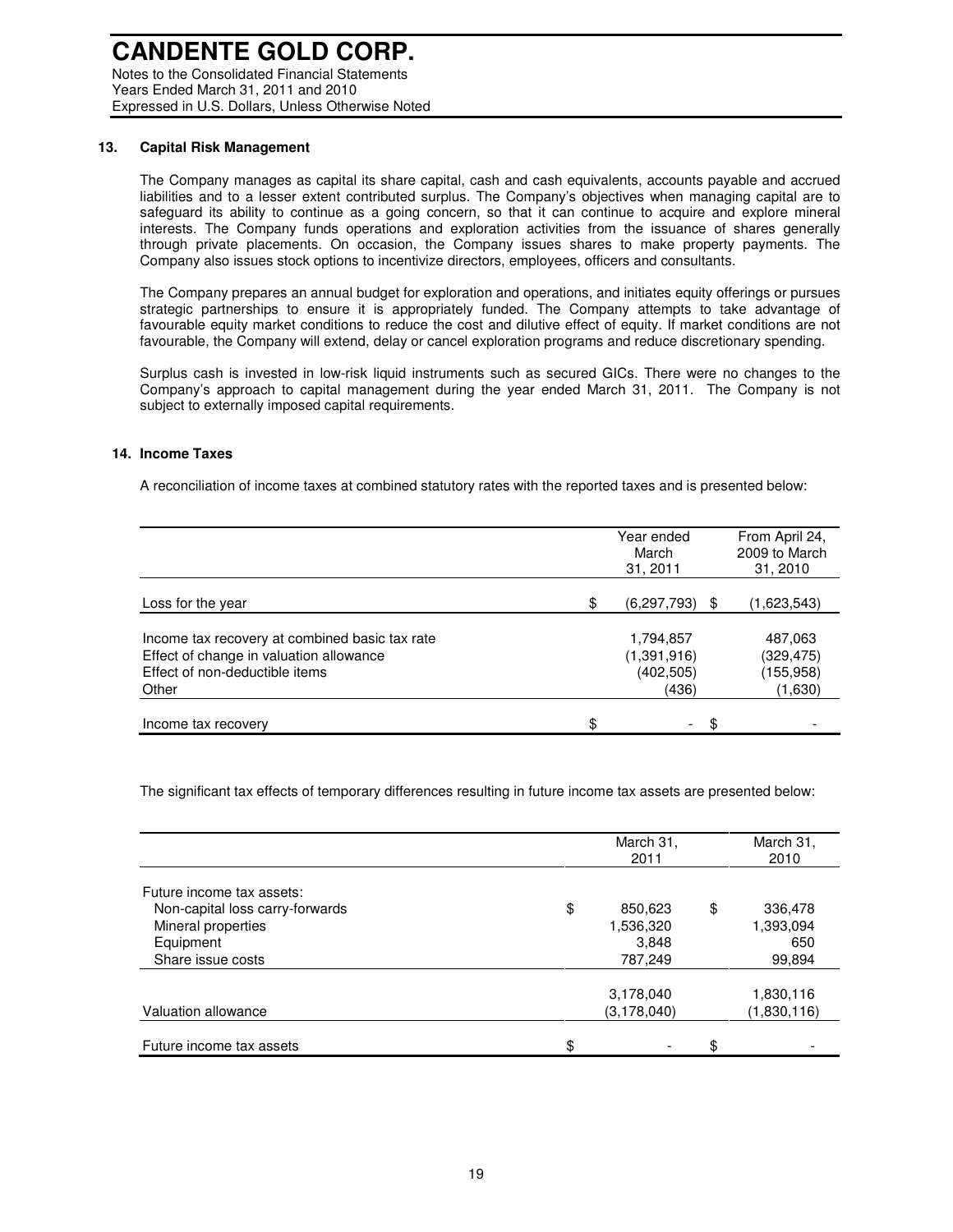## **14. Income Taxes** (continued)

At March 31, 2011, the Company had non-capital loss carry-forwards of approximately \$2.8 million (2010: \$1.1 million and had resource related amounts available, subject to certain restrictions, for deduction against future taxable income in Canada. These losses, if not utilized, will expire annually and are available for use up to the 2030 taxation year.

The Company also had net operating loss carry-forwards for tax purposes of approximately \$88,800 (2010: \$24,000) and resource related amounts totaling approximately \$5.1 million (2010: \$4.6 million) available, subject to certain restrictions, for deduction against future taxable income in Peru.

The Company also had net operating loss carry-forwards for tax purposes of approximately \$499,000 (2010: \$463,000), subject to certain restrictions, for deduction against future taxable income in Mexico.

Management believes that sufficient uncertainty exists regarding the realization of certain future income tax assets and that a valuation allowance is required.

## **15. Segmented Information**

|                | March 31, 2011<br>March 31, 2010                             |
|----------------|--------------------------------------------------------------|
| Total assets:  |                                                              |
| Canada<br>Peru | 8,585,001<br>\$<br>7,360,481<br>\$<br>5,054,337<br>4,671,883 |
| Mexico         | 3,618,594<br>2,251,812                                       |
|                | 17,257,932<br>14,284,176<br>\$<br>\$                         |

## **16. Supplementary Cash Flow Information**

|                                            | Year ended<br>March 31,<br>2011 |      | From April 01,<br>2010 to March<br>31, 2010 |
|--------------------------------------------|---------------------------------|------|---------------------------------------------|
| Cash received during the year for interest | \$<br>43.903                    | - \$ | 12,005                                      |

## Cash and cash equivalents consist of:

|                          | March 31, 2011               | March 31, 2010             |
|--------------------------|------------------------------|----------------------------|
| Cash<br>Cash equivalents | \$<br>7,083,740<br>1,559,677 | 162,122<br>\$<br>6,782,877 |
|                          | \$<br>8,643,417              | 6,944,999<br>\$            |

At March 31, 2011, cash equivalents consist of Guaranteed Investment Certificates ("GIC") issued by British Columbia Credit Unions. The GICs are insured on a no-limit basis by the Credit Union Deposit Insurance Corporation and can be converted into cash at anytime at the option of the Company.